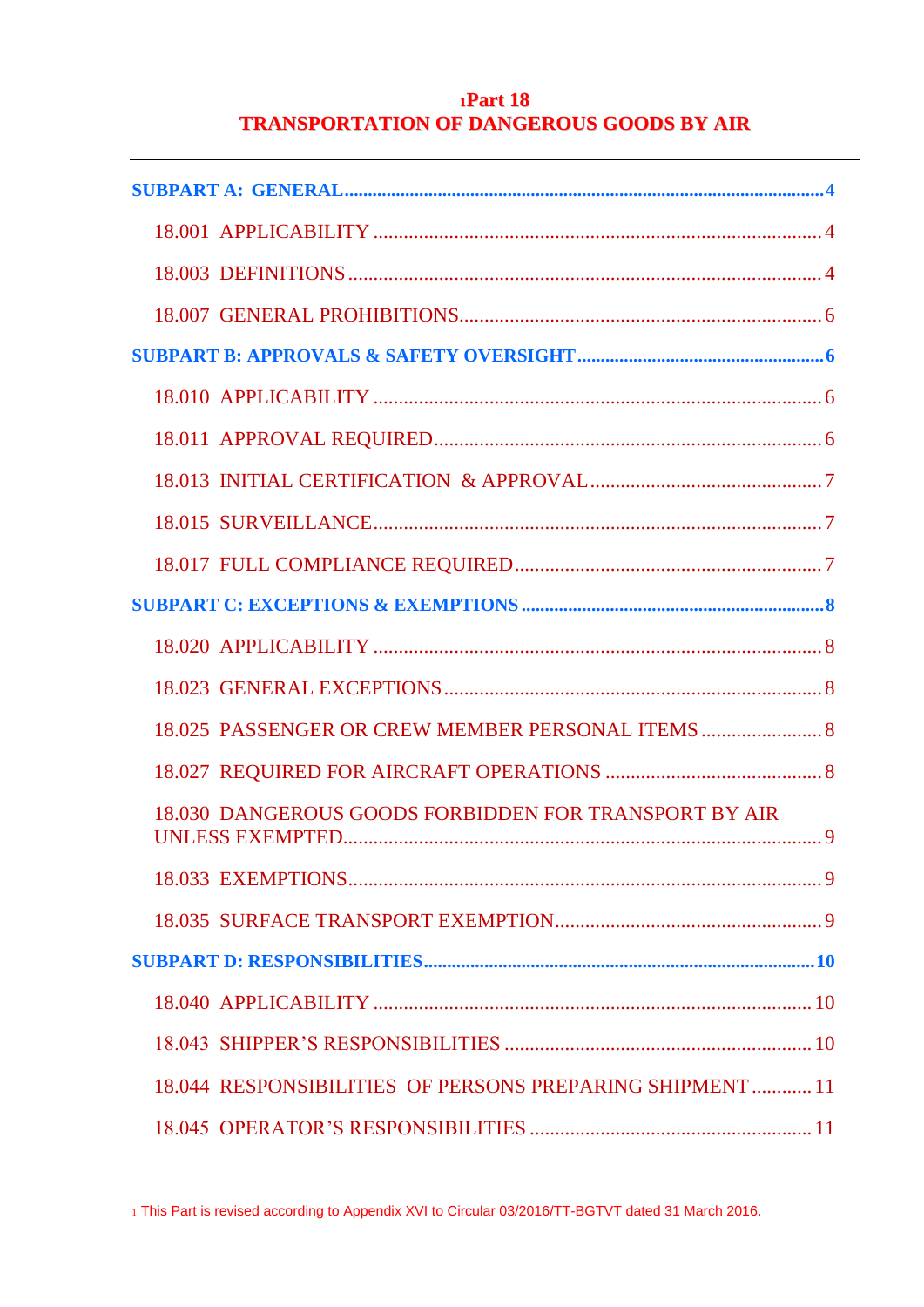| 18.053 RESPONSIBILITIES OF PERSONS ACCEPTING SHIPMENT 13      |  |
|---------------------------------------------------------------|--|
| 18.055 RESPONSIBILITIES OF PERSON HANDLING & LOADING SHIPMENT |  |
|                                                               |  |
|                                                               |  |
| 18.063 DESIGNATED POSTAL OPERATORS RESPONSIBILITIES  14       |  |
|                                                               |  |
|                                                               |  |
| 18.073 APPROVED DANGEROUS GOODS TRAINING PROGRAMS  15         |  |
|                                                               |  |
| 18.077 LANGUAGES TO BE USED FOR MARKINGS & DOCUMENTATION15    |  |
|                                                               |  |
|                                                               |  |
|                                                               |  |
|                                                               |  |
|                                                               |  |
|                                                               |  |
|                                                               |  |
|                                                               |  |
|                                                               |  |
| SUBPART F: ACCEPTANCE, HANDLING, LOADING & STOWAGE17          |  |
|                                                               |  |
|                                                               |  |
|                                                               |  |
| 18.117 LOADING RESTRICTIONS IN PASSENGER CABIN OR ON FLIGHT   |  |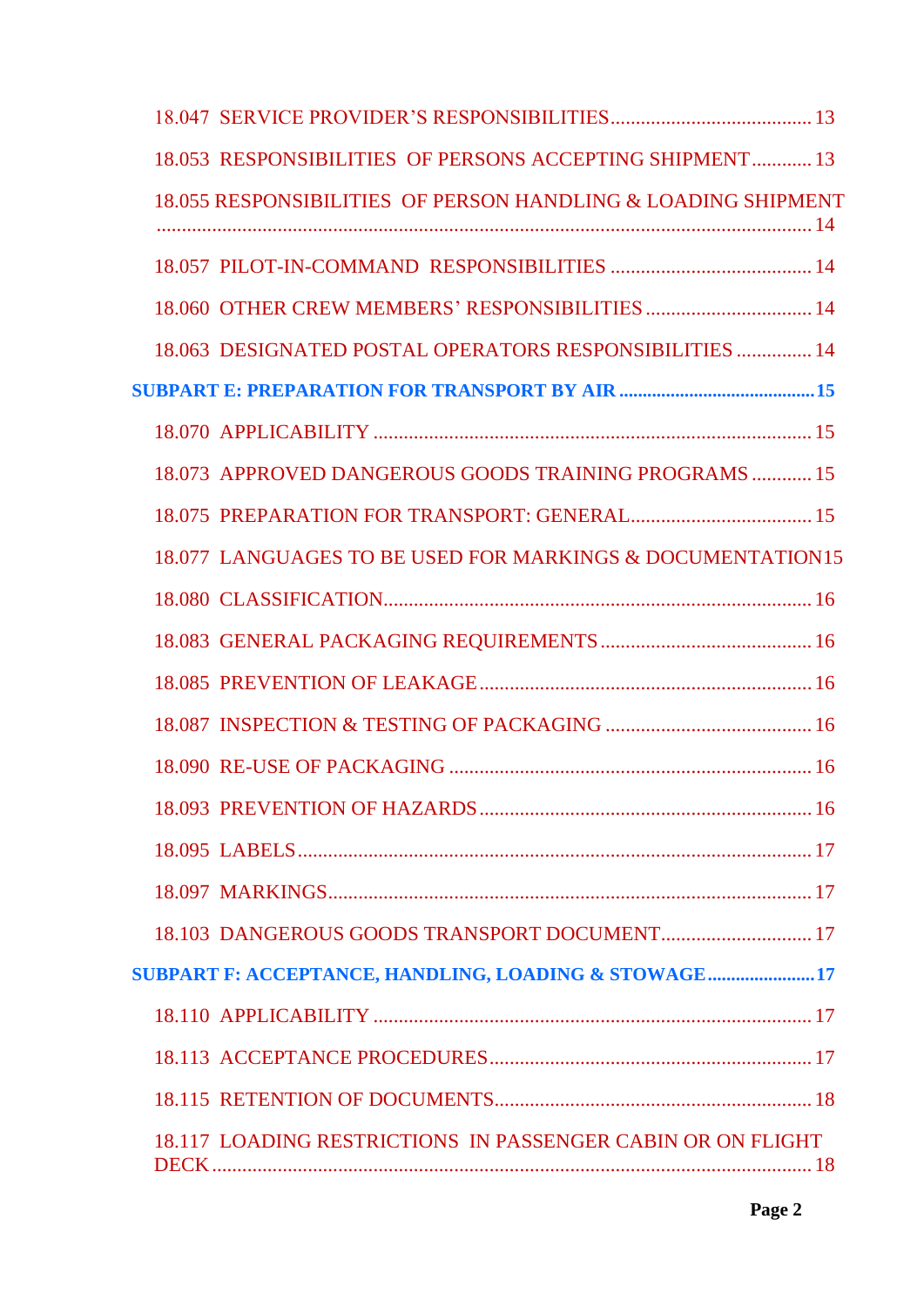|  | 18.120 LOADING, SEPARATION, SEGREGATION & SECURING: GENERAL18 |  |
|--|---------------------------------------------------------------|--|
|  | 18.123 STOWAGE OF TOXIC & INFECTIOUS SUBSTANCES  19           |  |
|  | 18.125 LOADING, STOWAGE & SECURING OF RADIOACTIVE MATERIALS   |  |
|  | 18.127 PACKAGES RESTRICTED TO CARGO AIRCRAFT ONLY  19         |  |
|  |                                                               |  |
|  |                                                               |  |
|  | 18.135 ACTIONS WHEN POSSIBLE LEAKAGE OR DAMAGE IS FOUND20     |  |
|  |                                                               |  |
|  | <b>SUBPART G: PROVISION OF DANGEROUS GOODS INFORMATION 20</b> |  |
|  |                                                               |  |
|  | 18.143 INFORMATION TO GROUND STAFF & OTHER PERSONS21          |  |
|  |                                                               |  |
|  | 18.147 INFORMATION TO ACCEPTANCE POINTS PERSONNEL  21         |  |
|  |                                                               |  |
|  |                                                               |  |
|  | 18.155 INFORMATION FROM PILOT-IN-COMMAND TO AERODROME         |  |
|  | 18.157 INFORMATION IN THE EVENT OF AN AIRCRAFT INCIDENT OR    |  |
|  |                                                               |  |
|  |                                                               |  |
|  |                                                               |  |
|  |                                                               |  |
|  |                                                               |  |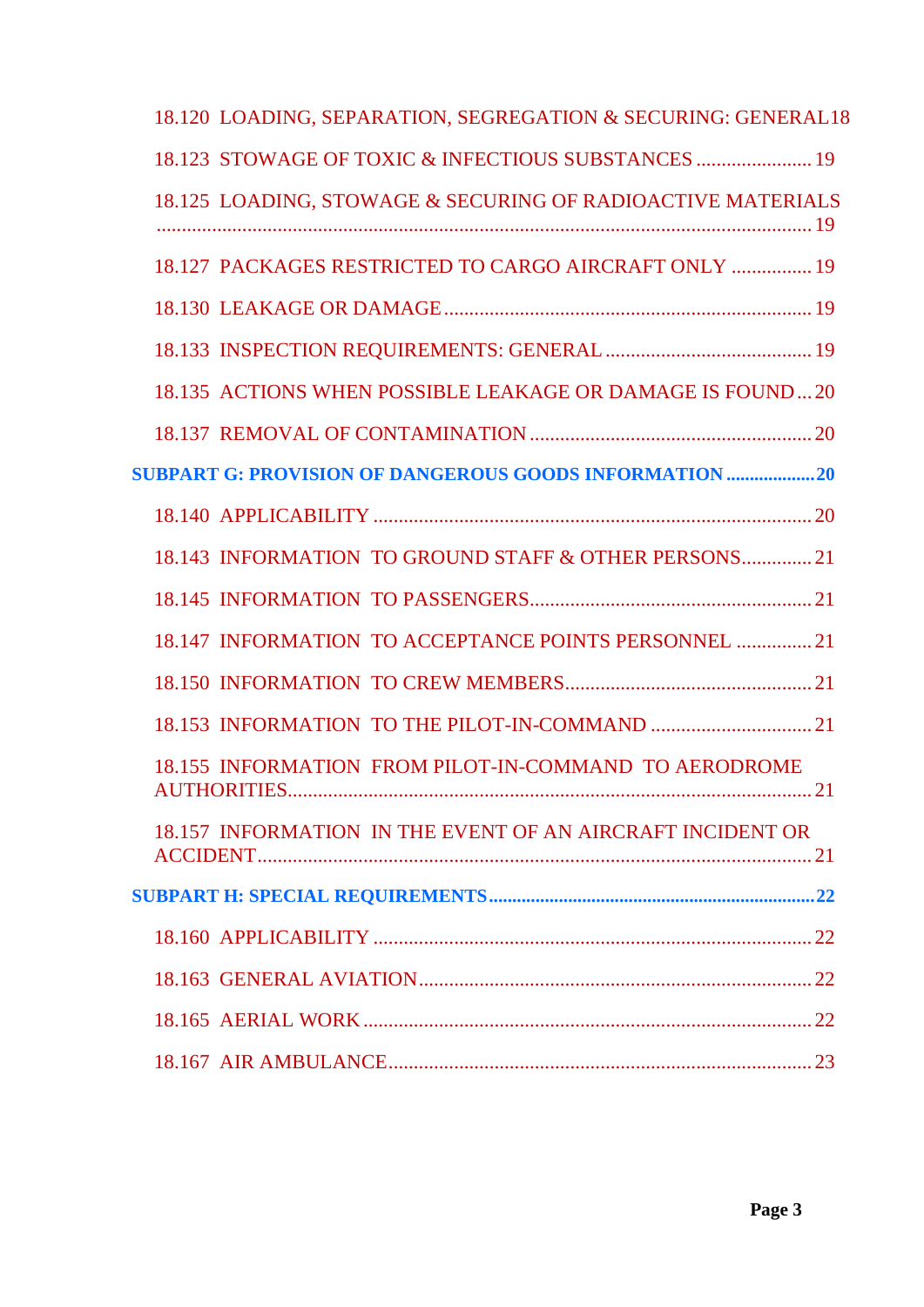## <span id="page-3-0"></span>**SUBPART A: GENERAL**

#### <span id="page-3-1"></span>**18.001 APPLICABILITY**

- (a) This Part prescribes the requirements of the Republic of Vietnam that apply to the carriage of dangerous goods by air as specified in:
	- (1) The International Civil Aviation Organization Document, Technical Instructions for the Safe Transport of Dangerous Goods by Air. and all applicable amendments; and
	- (2) As amplified by, the Dangerous Goods Regulations of the International Air Transport Association.
- (b) This Part is applicable to operators of aircraft in:
	- (1) Aerial work;
	- (2) Commercial air transport; and
	- (3) General aviation.
- (c) This Part is also applicable to all organizations and individuals involved in the process of shipping dangerous goods by air, including all persons performing duties required by these regulations.
- (d) Any instructions or limitations contained in the Technical Instructions for the carriage of dangerous goods on passenger or cargo aircraft, as therein defined shall for the purpose of this Part be interpreted as applying also to the carriage of such goods beneath passenger or cargo aircraft.

#### <span id="page-3-2"></span>**18.003 DEFINITIONS**

- (a) All definitions applicable to this Part are contained in Part 1 (Appendix 1 to 1.007) of these regulations.
	- (1) **Acceptance checklist:** A document used to assist in carrying out a check on the external appearance of packages of dangerous goods and their associated documents to determine that all appropriate requirements have been met.
	- (2) **Packaging:** Receptacles and any other components or materials necessary for the receptacle to perform its containment function.
	- (3) **Dangerous goods transport document:** A document specified by the ICAO Technical Instructions for the Safe Transportation of Dangerous Goods by Air. It is completed by the person who offers dangerous goods for air transport and contains information about those dangerous goods. The document bears a signed declaration indicating that the dangerous goods are fully and accurately described by their proper shipping names and UN numbers (if assigned) and that they are correctly classified, packed, marked, labelled and in a proper condition for transport.
	- (4) **Freight container:** in the case of radioactive material transport. An article of transport equipment designed to facilitate the transport of packaged goods, by one or more modes of transport without intermediate reloading.
	- (5) **Handling agent:** A person, organization or enterprise engaged in or offering services to an air operator.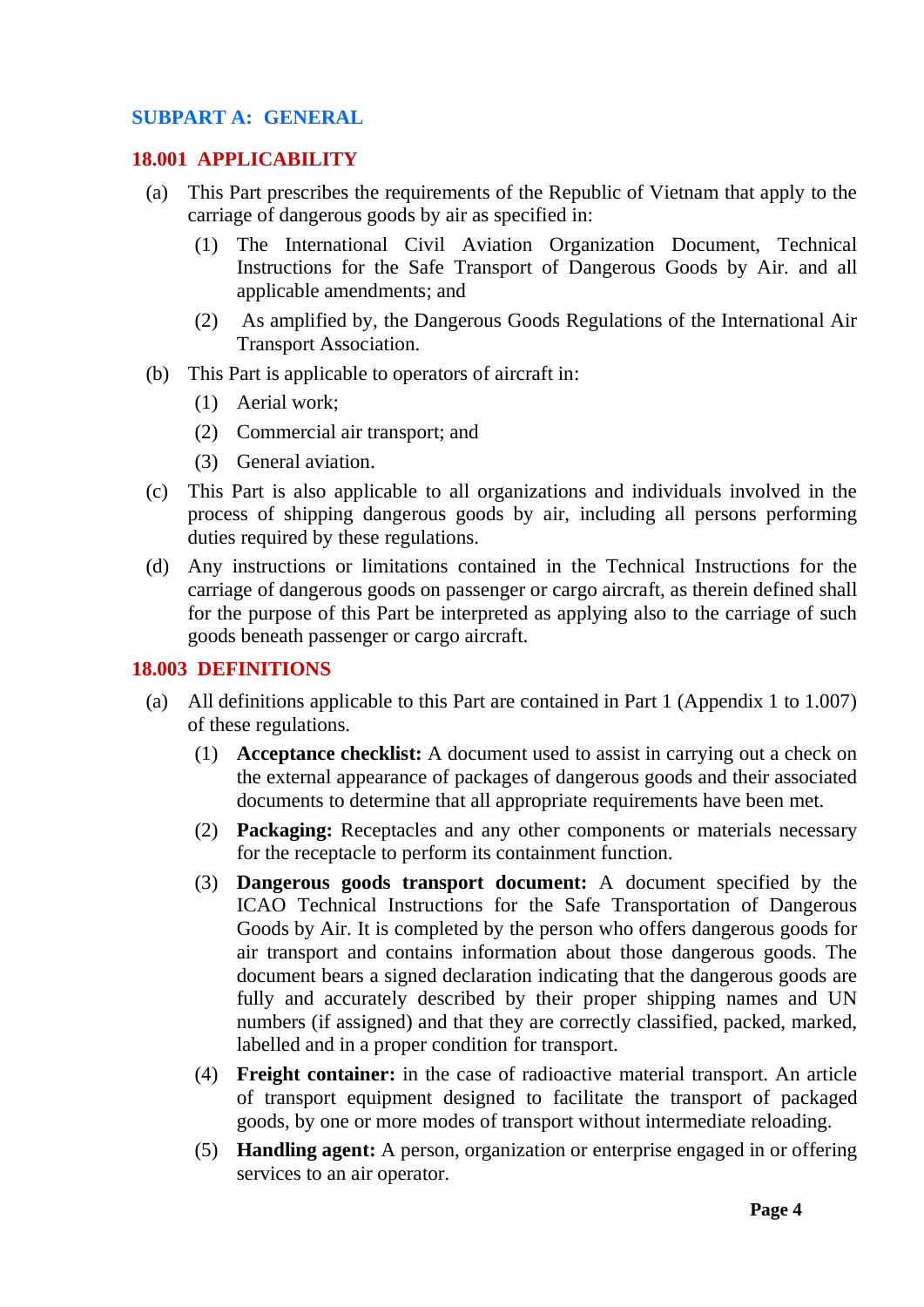- (6) **Dangerous goods:** Articles or substances which are capable of posing a risk to health, safety, property or the environment when transported by air and which are classified according to the International Civil Aviation Organization Technical Instructions for the Safe Transport of Dangerous Goods by Air.
- (7) **Incompatible:** Describing dangerous goods which, if mixed, would be liable to cause a dangerous evolution of heat or gas or produce a corrosive substance.
- (8) **Overpack:** An enclosure used by a single shipper to contain one or more packages and to form one handling unit for convenience of handling and stowage. (A unit load device is not included in this definition.)
- (9) **Package:** The complete product of the packing operation consisting of the packaging and its contents prepared for transport.
- (10) **Consignment:** One or more packages of dangerous goods accepted by an operator from one shipper at one time and at one address, receipted for in one lot and moving to one consignee at one destination address.
- (11) **UN number:** The four-digit number assigned by the United Nations Committee of Experts on the Transport of Dangerous Goods and on the Globally Harmonized System of Classification and Labelling of Chemicals to identify an article or substance or a particular group of articles or substances.
- (12) **Designated postal operator:** Any governmental or non-governmental entity officially designated by a Universal Postal Union (UPU) member country to operate postal services and to fulfil the related obligations arising from the acts of the UPU Convention on its territory.
- (13) **State of Origin:** The State in the territory of which the cargo is first to be loaded on an aircraft.
- (14) **IATA Dangerous Goods Regulations:** It is the International Air Transport Association's (IATA) latest issue of Dangerous Goods Regulations based on the requirements of Annex 18 to the Convention on International Civil Aviation (Chicago, 1944) and the associated Technical Instructions for the Safe Transport of Dangerous Goods by Air. Annex 18 to the Chicago Convention and the associated Technical Instructions for the Safe Transport of Dangerous Goods by Air are recognized as the sole authentic legal source material in the air transport of dangerous goods. Consequently, any additional or explanatory material added by IATA does not form part of the authentic text of the ICAO Technical Instructions and does not have the same legal force.
- (15) **Dangerous goods incident:** An occurrence, other than a dangerous goods accident, associated with and related to the transport of dangerous goods by air, not necessarily occurring on board an aircraft, which results in injury to a person, property or environmental damage, fire, breakage, spillage, leakage of fluid or radiation or other evidence that the integrity of the packaging has not been maintained. Any occurrence relating to the transport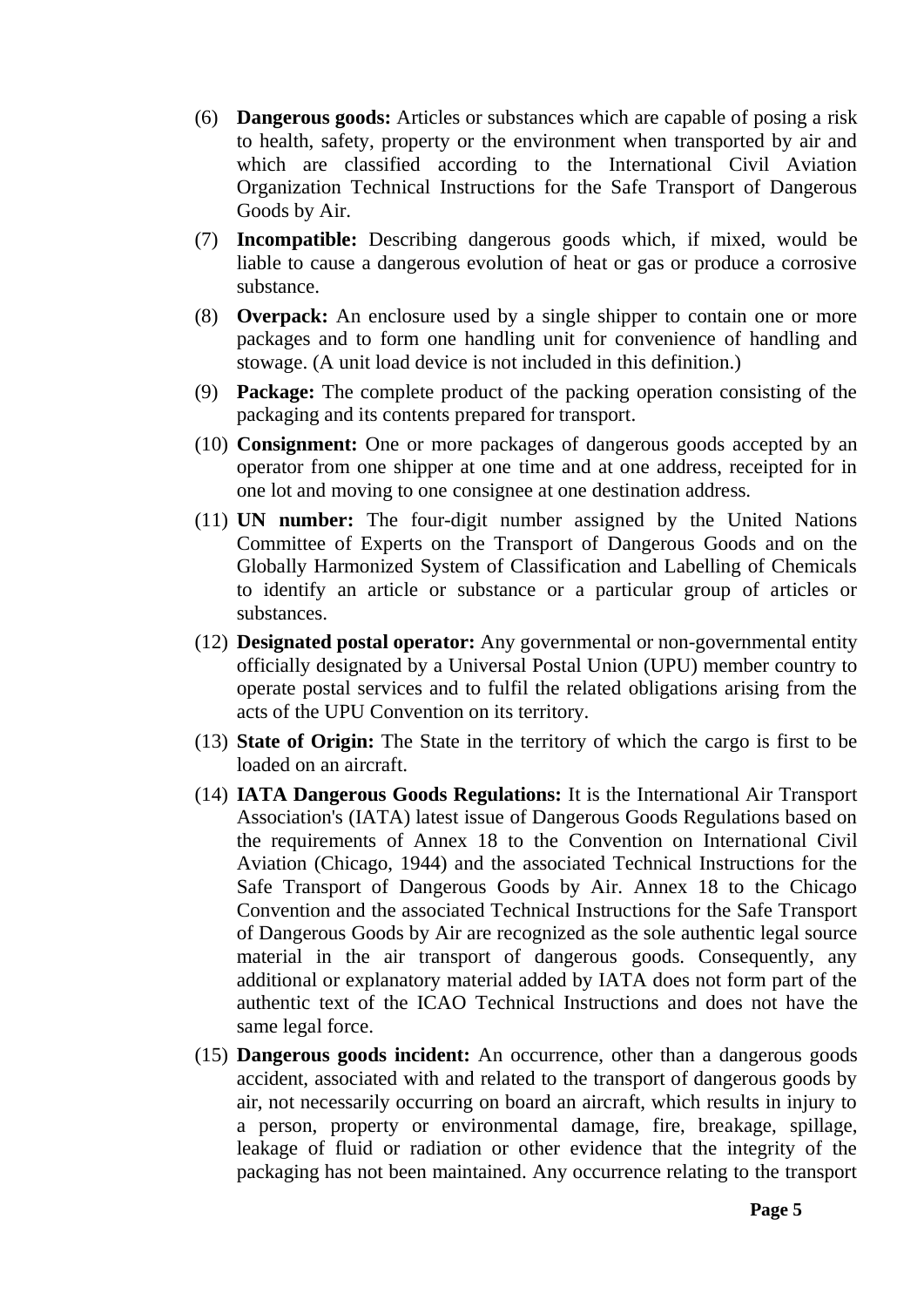of dangerous goods which seriously jeopardises an aircraft or its occupants is also deemed to constitute a dangerous goods incident.

- (16) **Technical instructions:** The latest effective edition of the Technical Instructions for the Safe Transport of Dangerous Goods by Air (Doc. 9284- AN/905), including the supplement and any addendum, approved and published by decision of the Council of the ICAO. The abbreviated term "Technical Instructions" is used in these civil aviation regulations.
- (17) **Dangerous goods accident:** An occurrence associated with and related to the transport of dangerous goods by air which results in fatal or serious injury to a person or major property damage;
- (18) **Cargo aircraft:** Any aircraft, other than a passenger aircraft, which is carrying goods or property;
- (19) **Proper shipping name:** The name to be used to describe a particular article or substance in all shipping documents and notifications and, where appropriate, on packaging.
- (20) **Unit load device:** Any type of freight container, aircraft container, aircraft pallet with a net, or aircraft pallet with a net over an igloo. (An overpack is not included in this definition.)

## <span id="page-5-0"></span>**18.007 GENERAL PROHIBITIONS**

- (a) No person may carry on any aircraft articles and substances that are specifically identified by name or by generic description in the Technical Instructions as being forbidden for transport by air under any circumstances.
- (b) No person may carry on any aircraft articles and substances that are specifically identified by name or by generic description in the Technical Instructions as being forbidden for transport by air under normal circumstances or infected live animals.
- (c) No person may carry on any aircraft articles or substances classified as dangerous goods except as established in this Part and the detailed specifications and procedures provided in the Technical Instructions.
- (d) With respect to any goods which a person knows or ought to know or suspect to be dangerous goods, that person shall not, without determining and complying with the restrictions regarding carriage by air:
	- (1) Take or cause it to be taken on board;
	- (2) Suspend or cause it to be suspended beneath, or
	- (3) Deliver or cause it to be delivered for load or suspend beneath an aircraft.

## <span id="page-5-1"></span>**SUBPART B: APPROVALS & SAFETY OVERSIGHT**

#### <span id="page-5-2"></span>**18.010 APPLICABILITY**

(a) This Subpart requires the approval of the CAAV for carriage of dangerous goods except as provided in the exceptions of this Part.

## <span id="page-5-3"></span>**18.011 APPROVAL REQUIRED**

(a) No person may operate an aircraft with any dangerous goods therein or suspended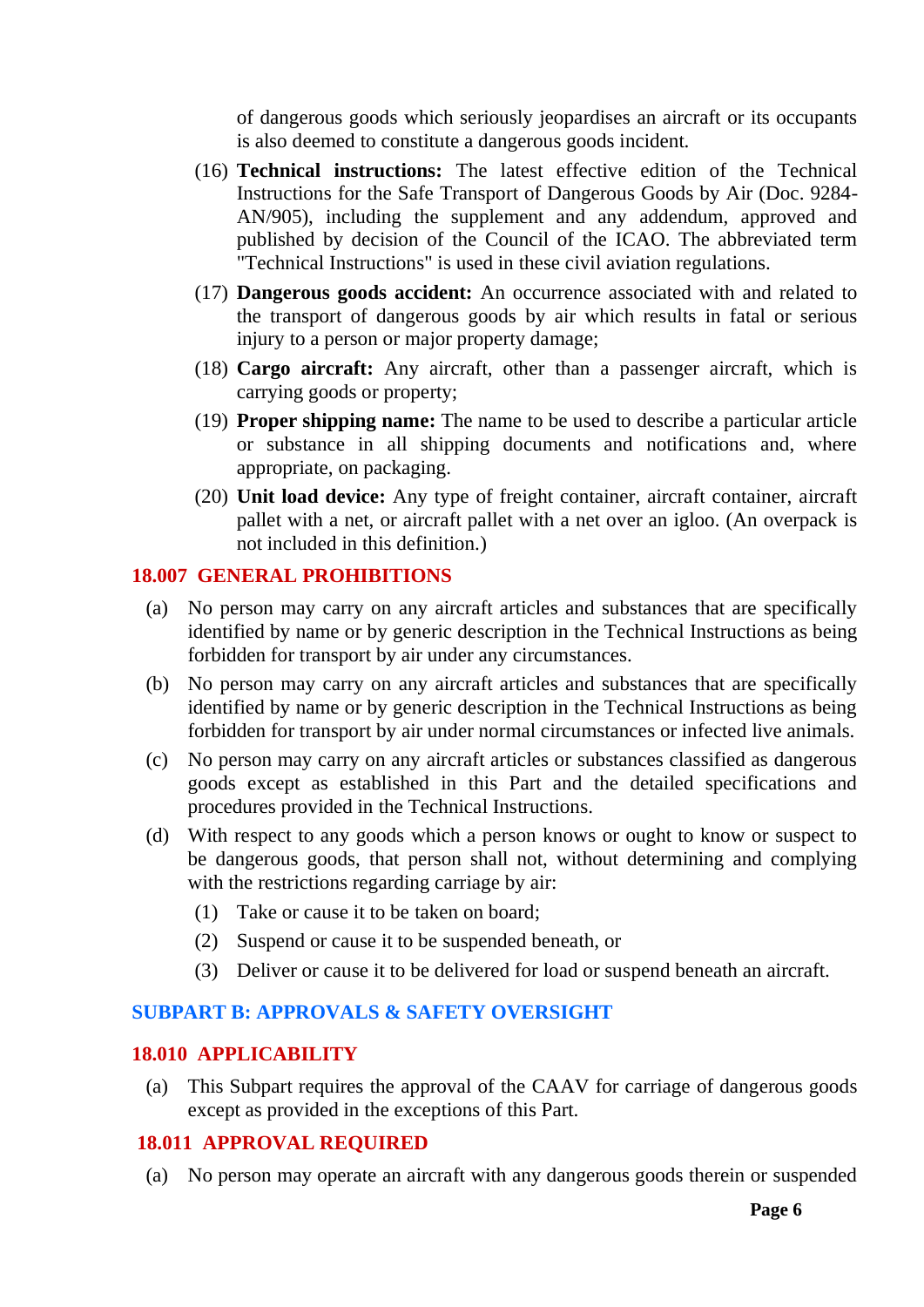thereunder, unless such goods are carried, loaded or suspended:

- (1) With the written approval of the CAAV and in accordance with any conditions to which such approvals may be subject, and
- (2) In accordance with the Technical Instructions and any conditions specified therein.
- (b) Where specifically provided for in the Technical Instructions, the CAAV and other States concerned may grant an approval provided that in such instances an overall level of safety in transport which is equivalent to the level of safety provided for in the Technical Instructions is achieved.

## <span id="page-6-0"></span>**18.013 INITIAL CERTIFICATION & APPROVAL**

- (a) No operator, shipper or other organization may perform functions involving the safe transportation of dangerous goods by air unless they have demonstrated the capability to perform that function to the satisfaction of the CAAV and have been issued the required approval(s) authorizing those functions.
- (b) Each operator, shipper or other organization shall demonstrate full compliance with the applicable requirements of this Part prior to certification and approval to perform functions involving the transportation of dangerous goods by air.

## <span id="page-6-1"></span>**18.015 SURVEILLANCE**

- (a) Each person, operator, shipper or other organization performing functions involving the safe transportation of dangerous goods by air is subject to the ongoing safety oversight inspection program of the CAAV during the performance of those functions.
- (b) As provided in Part 1 of these regulations, each person, operator, shipper or other organization performing functions involving the safe transportation of dangerous goods by air shall grant the CAAV free and uninterrupted access to the facilities, aircraft and other areas where these functions are being performed for the purpose of:
	- (1) Inspecting dangerous goods consignments prepared, offered, accepted or transported by these entities;
	- (2) Inspecting the procedures and practices of these entities;
	- (3) Inspecting the required records that must be maintained;
	- (4) Investigating incidents and alleged violations; and
	- (5) Other safety oversight functions relating to transportation of dangerous goods.

## <span id="page-6-2"></span>**18.017 FULL COMPLIANCE REQUIRED**

- (a) Each person, operator, shipper or other organization performing functions involving the safe transportation of dangerous good by air shall be in full compliance with the applicable requirements of this Part and the ICAO Technical Instructions during the performance of those functions.
- (b) Each person, operator, shipper or other organization performing functions involving the safe transportation of dangerous goods by air is subject to the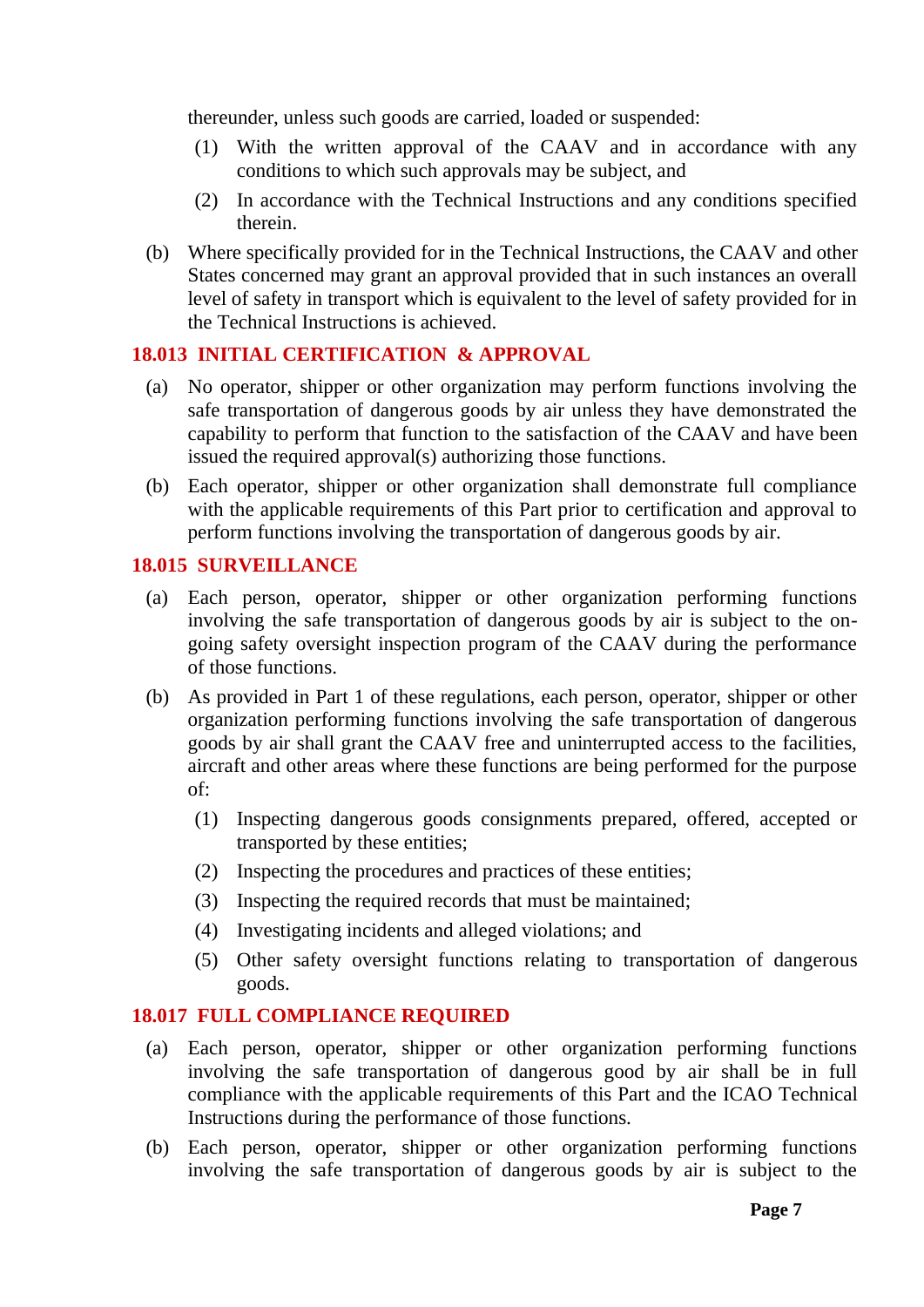administrative and enforcement penalties specified in Part 1 of these regulations for failure to comply with the regulations of this Part and the ICAO Technical Instructions.

(c) Each Vietnam person, operator, shipper or other organization having been identified as failing to comply with the ICAO Technical Instructions or applicable portions of ICAO Annex 18 by the civil aviation authorities of another State shall be subject to administrative and enforcement penalties of Vietnam regardless of the action taken by the other State.

## <span id="page-7-0"></span>**SUBPART C: EXCEPTIONS & EXEMPTIONS**

## <span id="page-7-1"></span>**18.020 APPLICABILITY**

(a) This Subpart provides the basis for exceptions and exemptions to the requirements of the ICAO Technical Instructions.

## <span id="page-7-2"></span>**18.023 GENERAL EXCEPTIONS**

(a) These requirements shall not apply to dangerous goods of the classifications specified in Part I of the Technical Instructions provided that the dangerous goods do not exceed the appropriate quantity limitations specified therein.

## <span id="page-7-3"></span>**18.025 PASSENGER OR CREW MEMBER PERSONAL ITEMS**

(a) Specific articles and substances carried by passengers or crew members shall be excepted from the provisions of this Part to the extent specified in the Technical Instructions.

#### <span id="page-7-4"></span>**18.027 REQUIRED FOR AIRCRAFT OPERATIONS**

- (a) Articles and substances which would otherwise be classed as dangerous goods shall be excepted from the provisions of this Part if they are required to be aboard the aircraft:
	- (1) In accordance with the pertinent airworthiness requirements and operating regulations; or
	- (2) For those specialized purposes identified in the Technical Instructions.
- (b) Additional articles and substances which would otherwise be classed as dangerous goods are excluded from the provisions of this Part to the extent specified in the Technical Instructions, provided they are:
	- (1) Carried as catering or cabin service supplies;
	- (2) Carried for use in flight as veterinary aid or as a humane killer for an animal; or
	- (3) Carried for use in flight for medical aid for a patient, provided that:
		- (i) Gas cylinders have been manufactured specifically for the purpose of containing and transporting that particular gas;
		- (ii) Drugs, medicines and other medical matter are under the control of trained personnel during the time when they are in use in the aircraft;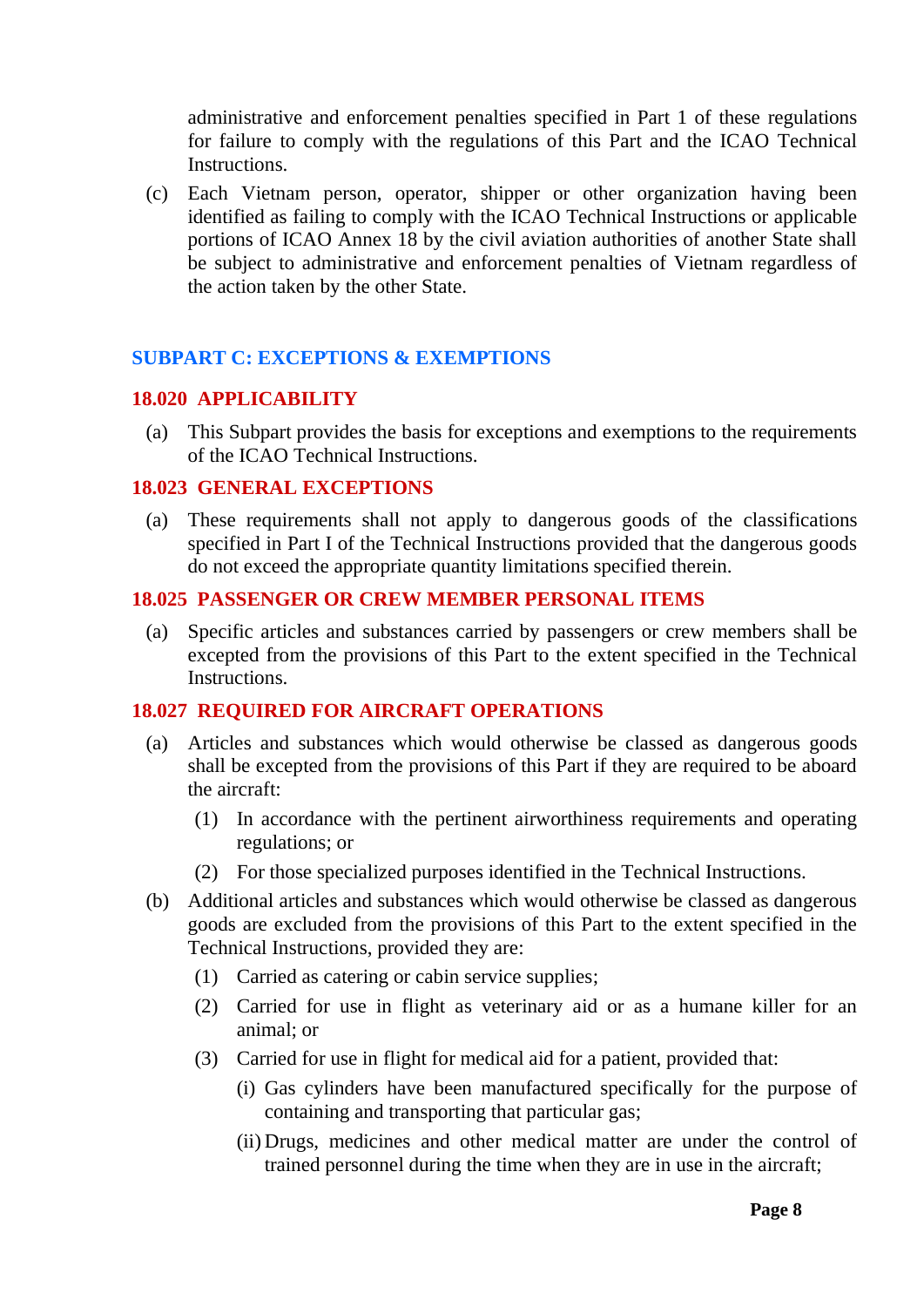- (iii) Equipment containing wet cell batteries is kept and, when necessary secured, in an upright position to prevent spillage of the electrolyte; and
- (iv) Proper provision is made to stow and secure all the equipment during take-off and landing and at all other times when deemed necessary by the PIC in the interests of safety; or
- (c) Where articles and substances intended as replacements for those described in paragraphs (a) and (b) of this Section or which have been removed or the replacement are carried on an aircraft, they shall be transported in accordance with the provisions of this Part and as permitted in the Technical Instructions.

## <span id="page-8-0"></span>**18.030 DANGEROUS GOODS FORBIDDEN FOR TRANSPORT BY AIR UNLESS EXEMPTED**

(a) No person may offer for transport on an aircraft or carry on an aircraft the dangerous goods referenced in paragraphs (a) and (b) of Section 18.007 unless exempted by the States concerned under provisions similar to Section 18.033 of this Part, or the provisions of the Technical Instructions indicate they may be transported under an approval issued by the State of Origin

#### <span id="page-8-1"></span>**18.033 EXEMPTIONS**

- (a) In cases of extreme urgency or when other forms of transport are inappropriate or full compliance with the prescribed requirements is contrary to the public interest, the CAAV and other States concerned may grant exemptions from the provisions of ICAO Annex 18 provided that in such cases every effort shall be made to achieve an overall level of safety in transport which is equivalent to the level of safety provided by the requirements of this Part and ICAO Annex 18.
- (b) For the purpose of exemptions, "States concerned" shall be the States of Origin, Operator, Transit, Overflight and Destination.
- (c) Where Vietnam is the State of Overflight, if none of the criteria for granting an exemption are relevant, an exemption with specific routing and other restrictions may be granted by the CAAV based solely on whether it is believed that an equivalent level of safety in air transport has been achieved.

#### <span id="page-8-2"></span>**18.035 SURFACE TRANSPORT EXEMPTION**

- (a) Dangerous goods that are correctly classified, packaged and labelled for transportation by air may be transported from the shipper to the aerodrome under the applicability of this Part provided the:
	- (1) Transporting vehicle has the proper external notification signage prominently displayed;
	- (2) Transporting person is aware of and trained on the hazards associated with the articles and has the necessary capability to mitigate those hazards in event of an accident during transport; and
	- (3) Quantify of articles and goods with each vehicle does not constitute a public hazard or the proposed route and method has been coordinated with the authorities responsible for the surface routes.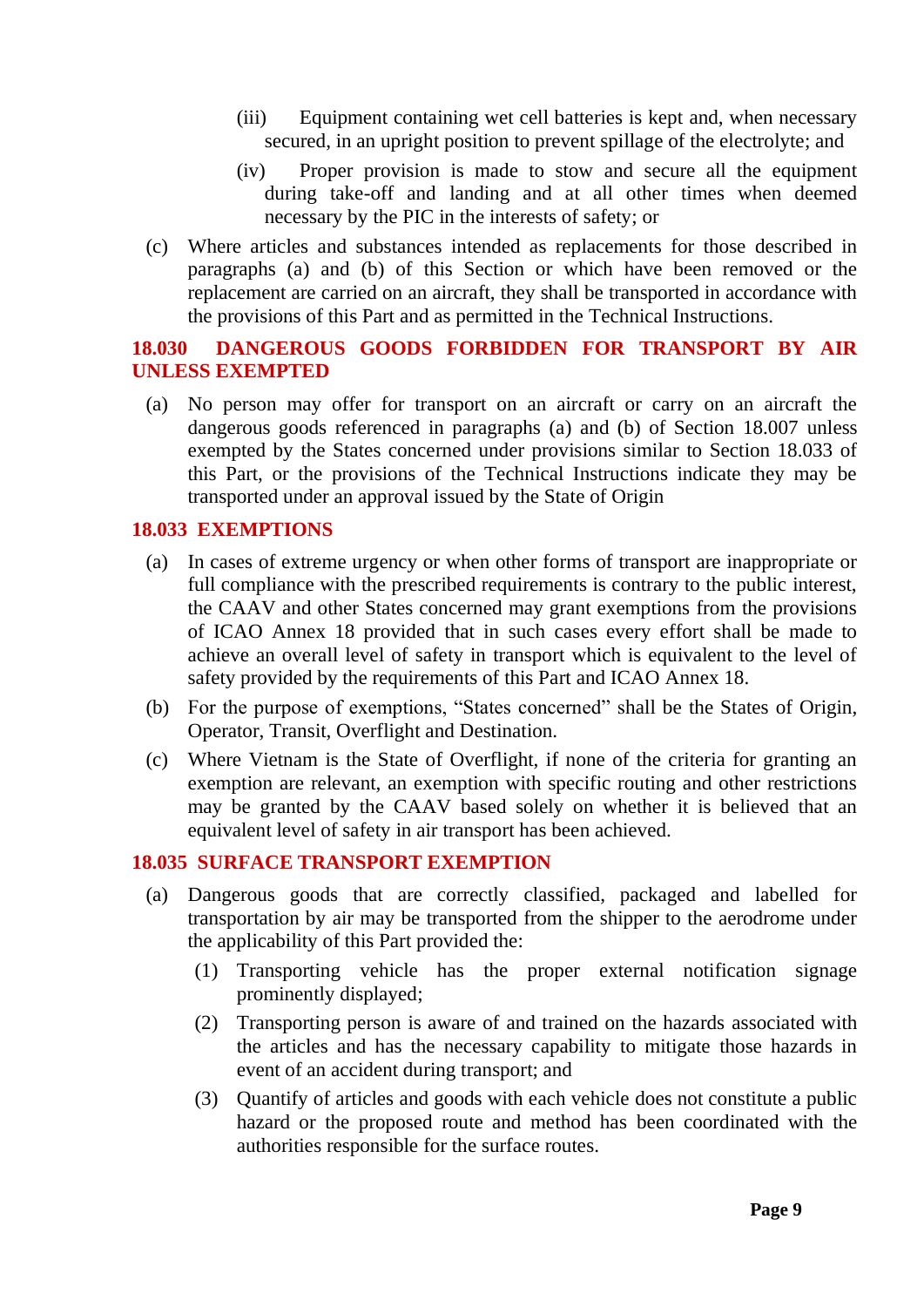## <span id="page-9-0"></span>**SUBPART D: RESPONSIBILITIES**

#### <span id="page-9-1"></span>**18.040 APPLICABILITY**

(a) This Subpart consolidates the primary organization and individual responsibilities that are applicable to the preparation and transport of dangerous goods by air.

# <span id="page-9-2"></span>**18.043 SHIPPER'S RESPONSIBILITIES**

- (a) The shipper shall ensure that its personnel conform to the requirements of this Part and the Technical Instructions in the performance of their duties and responsibilities.
- (b) The shipper shall ensure that each employee completes all dangerous goods training requirements and their training records are updated prior to their performance of tasks associated with transport of dangerous goods by air.
- (c) To ensure proper completion of their assigned tasks, the shipper shall provide employees with all necessary:
	- (1) Shipping instructions and guidance;
	- (2) Reference documents;
	- (3) Shipping documents; and
- (4) Packaging, labelling, and marking supplies.
- (d) Before consigning any package or overpack containing dangerous goods for transport by air, the shipper shall ensure that:
	- (1) The goods are not of a category whose carriage by air is prohibited by the provisions of the Technical Instructions;
	- (2) The goods are classified and packed and the packagings used are in accordance with such provisions of the Technical Instructions as apply to the goods;
	- (3) The package is marked and labelled in accordance with such provisions of as related to marking and labelling and in accordance with the Technical Instructions;
	- (4) The package is in a fit condition for carriage by air; and
	- (5) The dangerous goods transport document has been completed and that the declaration therein has been made.
- (e) The shipper shall establish, implement and update dangerous goods training programs for its personnel as prescribed by the Technical Instructions and the CAAV.
- (f) The shipper shall report to the CAAV, in the prescribed form and manner and in accordance with the Technical Instructions, the following occurrences relating to dangerous goods intended for transport by air:
	- (1) Undeclared dangerous goods;
	- (2) Mis-declared dangerous goods;
	- (3) Mistakes of classification, labelling, packaging or storage;
	- (4) Damage or leakage which caused contamination; and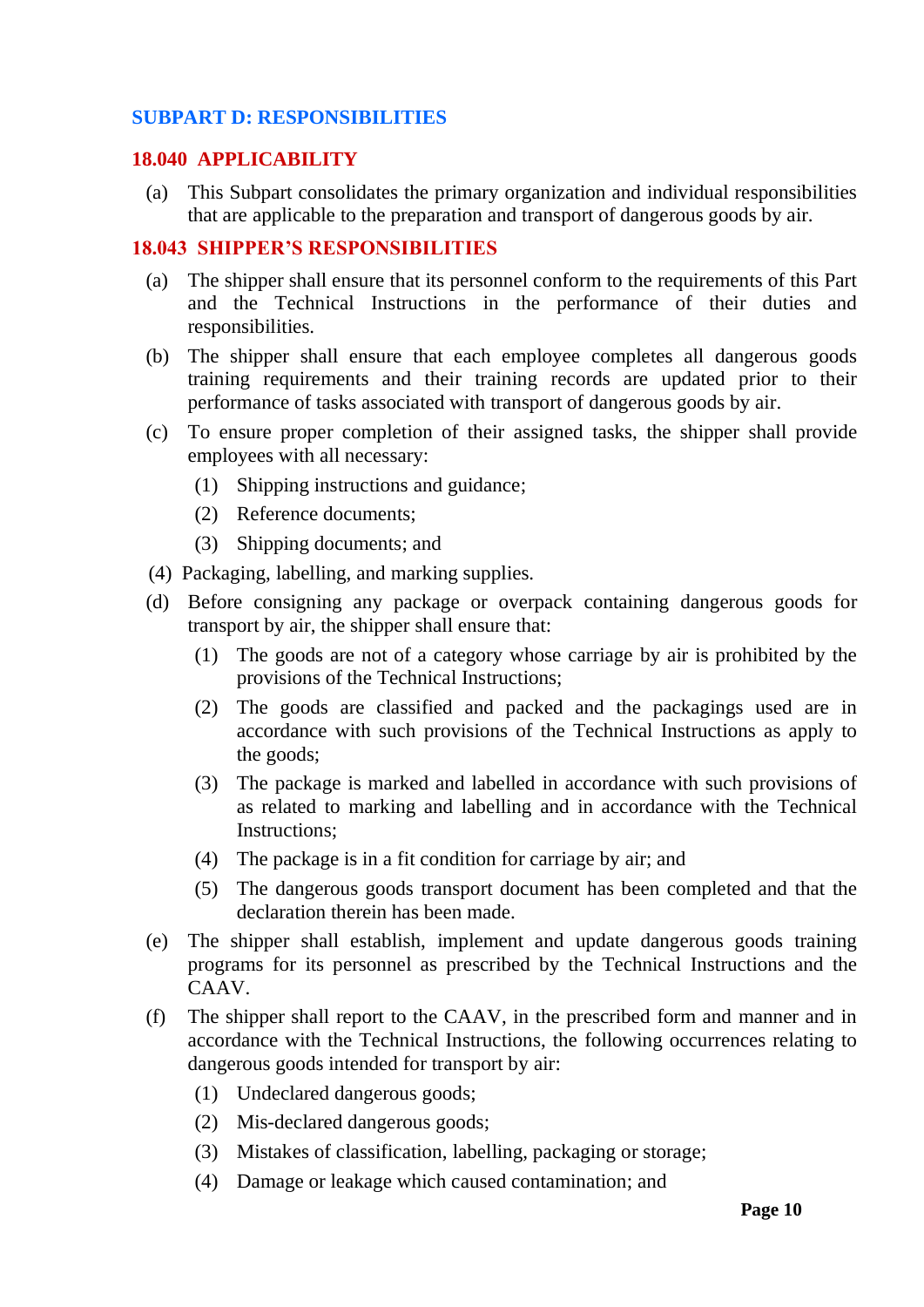- (5) Actions taken to rectify the occurrences.
- (g) The shipper shall comply with dangerous goods security measures to minimize theft or misuse of dangerous goods that may endanger persons, property or the environment and ensure that its employees comply with those measures.

# <span id="page-10-0"></span>**18.044 RESPONSIBILITIES OF PERSONS PREPARING SHIPMENT**

- (a) No person may prepare dangerous goods for transport by air unless they comply with the requirements of:
	- (1) The shipper's guidance instructions;
	- (2) This Part; and
	- (3) The Technical Instructions.
- (b) No person may accomplish functions for the shipper involving preparation of the dangerous goods for transport by air unless they have completed the applicable initial and continuation dangerous goods training program.

## <span id="page-10-1"></span>**18.045 OPERATOR'S RESPONSIBILITIES**

- (a) No operator may transport dangerous goods subject to the applicability of this Part unless approved to do so by the CAAV.
- (b) The operator shall ensure that its personnel conform to the requirements of this Part and the Technical Instructions in the performance of their duties and responsibilities on all occasions when dangerous goods are carried.
- (c) Where dangerous goods are to be transported outside the territory of Vietnam, the operator shall ensure that its personnel have reviewed and are in compliance with the appropriate variations noted by ICAO Contracting states contained in the Technical Instructions.
- (d) The operator shall ensure that each employee completes all applicable dangerous goods training requirements and their training records are updated prior to their performance of tasks associated with transport of dangerous goods by air.
- (e) To ensure proper completion of their assigned tasks, the operator shall provide employees with all necessary:
	- (1) Operator manuals;
	- (2) Reference documents;
	- (3) Shipping documents; and
	- (4) Packaging, labelling, and marking supplies.
- (f) An operator shall not accept dangerous goods for transport by air unless the dangerous goods are accompanied by a completed dangerous goods transport document, except where the Technical Instructions indicate that such a document is not required.
- (g) An operator shall not accept dangerous goods for transport by air until the package, overpack or freight container containing the dangerous goods has been inspected in accordance with the acceptance procedures contained in the Technical Instructions.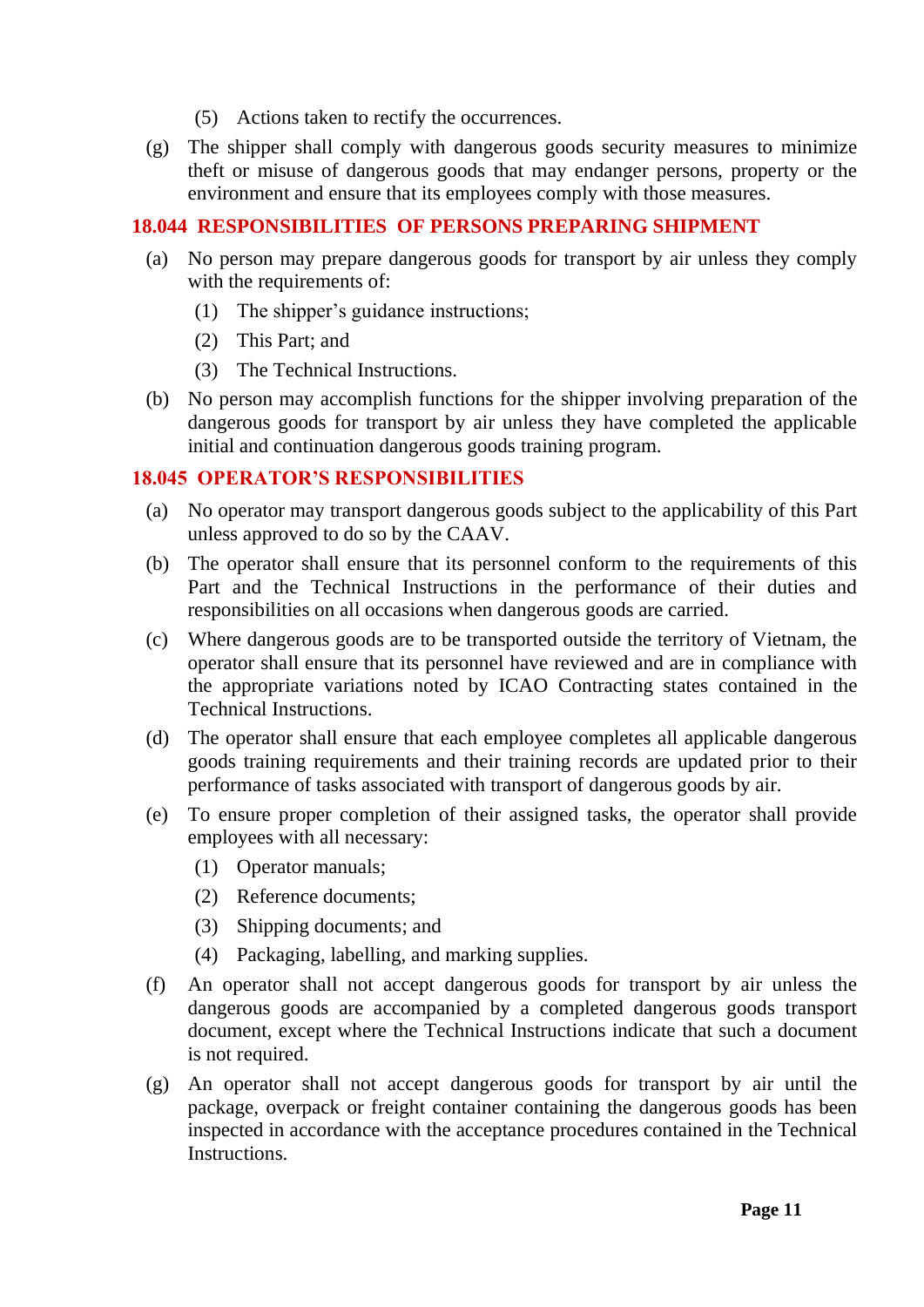- (h) An operator shall develop and ensure the use of an acceptance checklist as an aid to compliance with the requirements of this Part and the Technical Instructions. This checklist must specifically identify any requirement that is more restrictive than those specified in the Technical Instructions.
- (i) The operator shall not allow the loading, stowage and securing of dangerous goods subject to this Part and the Technical Instructions on the aircraft except in accordance with the dangerous goods manual acceptable to the CAAV.
- (j) The operator shall ensure that dangerous goods are loaded, segregated, stowed and secured on an aircraft as specified in the Technical Instructions.
- (k) The operator shall ensure that dangerous goods are not carried in an aircraft cabin occupied by passengers or on the flight deck, unless otherwise specified in the Technical Instructions.
- (l) The operator shall ensure that packages of dangerous goods bearing the "Cargo Aircraft Only" label are carried on a cargo aircraft and loaded as specified in the Technical Instructions.
- (m) The operator shall provide an qualified employee to directly supervise the loading, segregation and securing of the dangerous goods.
- (n) The operator shall establish, implement and update dangerous goods training programs for its personnel as prescribed by the Technical Instructions and the CAAV.
- (o) The carriage of dangerous goods shall be included in the operator's safety managements system.
- (p) The operator shall have a quality assurance program acceptable to the CAAV that includes audits of the conformance of the operator's and service provider's organization and employees to the requirements applicable to the transport of dangerous goods by air.
- (q) The operator shall report to the CAAV, in the prescribed form and manner and in accordance with the Technical Instructions, the following occurrences relating to dangerous goods intended for transport by air:
	- (1) Undeclared dangerous goods;
	- (2) Mis-declared dangerous goods;
	- (3) Mistakes of classification, labelling, packaging, storage or loading;
	- (4) Mistakes of aircraft loading and segregation;
	- (5) Damage or leakage which caused contamination;
	- (6) Failure to inform the PIC about DRG carried on the aircraft;
	- (7) Any in-flight incident related to dangerous goods; and
	- (8) Actions taken to rectify the occurrences.
- (r) The operator shall comply with dangerous goods security measures to minimize theft or misuse of dangerous goods that may endanger persons, property or the environment and ensure that its employees comply with those measures.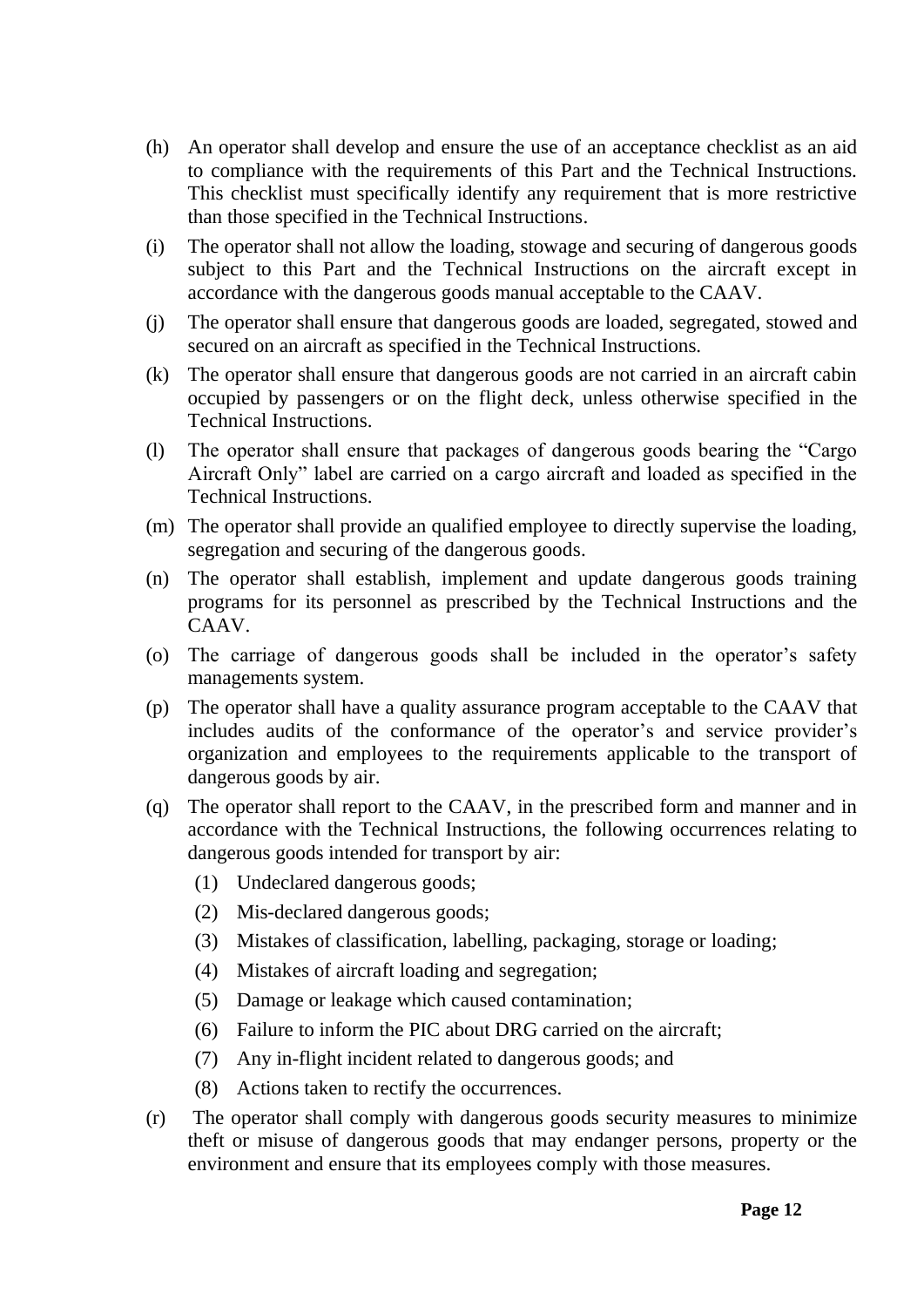(s) The operator shall ensure that all personnel, including third-party personnel, involved in the acceptance, handling, loading and unloading of cargo are informed of the operator's operational approval and limitations with regard to the transport of dangerous goods.

## <span id="page-12-0"></span>**18.047 SERVICE PROVIDER'S RESPONSIBILITIES**

- (a) No organization may perform duties and responsibilities on behalf of the operators that are associated with the transport of dangerous goods by air unless they comply with the requirements of:
	- (1) The operator's Operation Manual;
	- (2) This Part;
	- (3) The Technical Instructions.
- (b) No person may accomplish functions for the operator involving preparation of the dangerous goods for transport by air unless they have completed the applicable initial and continuation dangerous goods training program.
- (c) The service provider shall establish, implement and update dangerous goods training programs for its personnel as prescribed by the Technical Instructions and the CAAV.
- (d) The service provider shall establish procedures for and report to the CAAV, in the prescribed form and manner and in accordance with the Technical Instructions, the following occurrences relating to dangerous goods intended for transport by air:
	- (1) Undeclared dangerous goods;
	- (2) Mis-declared dangerous goods;
	- (3) Mistakes of classification, labelling, packaging or storage;
	- (4) Mistakes of aircraft loading and segregation;
	- (5) Damage or leakage which caused contamination; and
	- (6) Actions taken to rectify the occurrences.
- (e) The service provider shall establish dangerous goods security measures to minimize theft or misuse of dangerous goods that may endanger persons, property or the environment and ensure that its employees comply with those measures.

# <span id="page-12-1"></span>**18.053 RESPONSIBILITIES OF PERSONS ACCEPTING SHIPMENT**

- (a) No person may accept dangerous goods for transport by air unless they use and complete the operator's acceptance checklist in accordance with the procedures provided by the operator and the Technical Instructions.
- (b) No person may prepare dangerous goods for transport by air unless they comply with the requirements of:
	- (1) The operator's Operations Manual;
	- (2) This Part; and
	- (3) The Technical Instructions.
- (c) No person may accomplish functions for the operator involving the acceptance of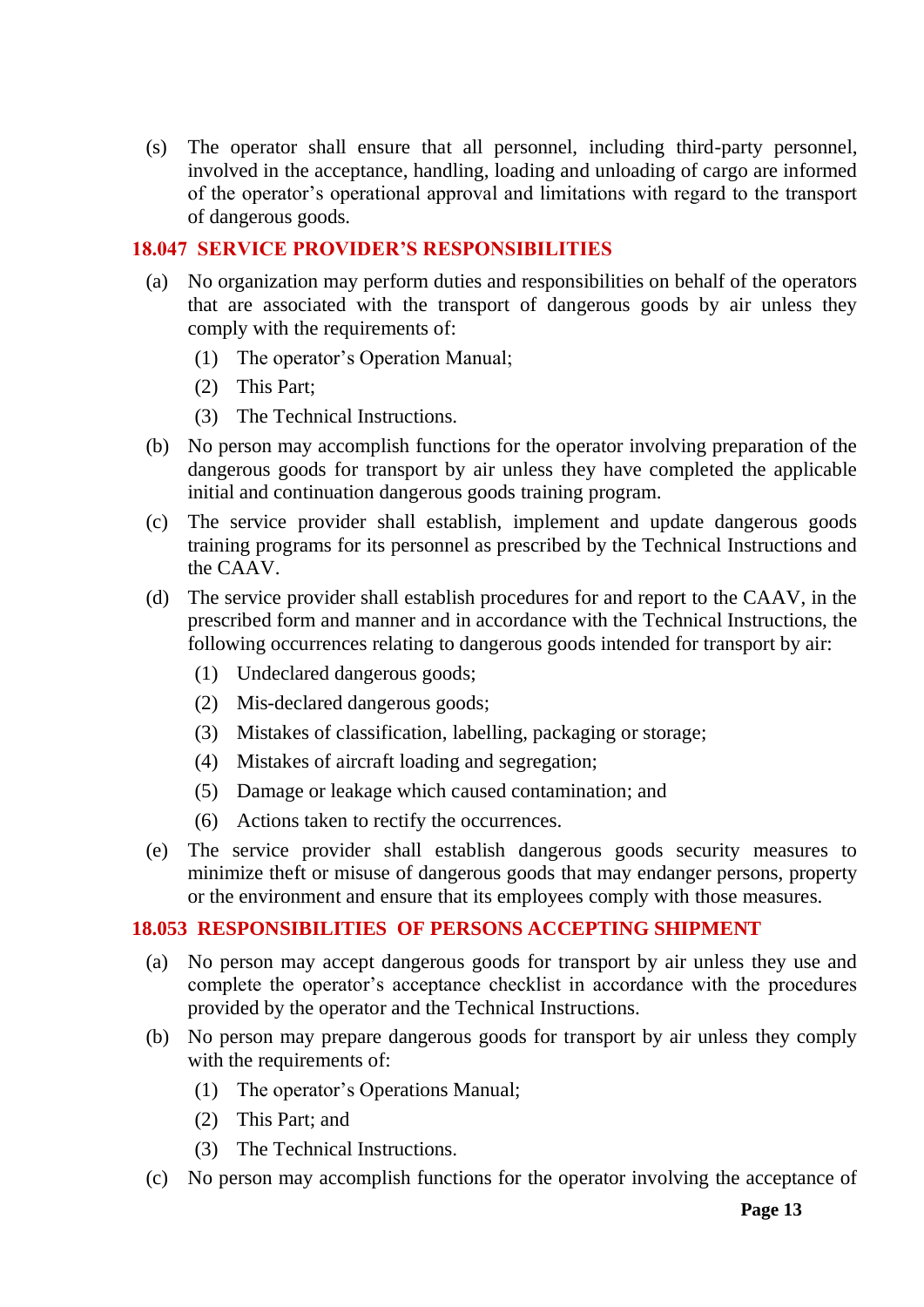dangerous goods for transport of dangerous goods by air unless they have completed the applicable initial and continuation dangerous goods training program.

# <span id="page-13-0"></span>**18.055 RESPONSIBILITIES OF PERSON HANDLING & LOADING SHIPMENT**

- (a) No person may handle, load, stow, segregate or secure dangerous goods for transport by air unless they comply with the requirements of:
	- (1) The operator's Operations Manual;
	- (2) This Part; and
	- (3) The Technical Instructions.
- (b) No person may accomplish functions for the operator involving handling, loading, stowage, segregation or securing or dangerous goods for transport by air unless they have completed the applicable initial and continuation dangerous goods training program.

## <span id="page-13-1"></span>**18.057 PILOT-IN-COMMAND RESPONSIBILITIES**

- (a) No person may accomplish the pilot-in-command responsibilities associated with dangerous goods for transport by air unless they comply with the requirements of:
	- (1) The operator's Operations Manual;
	- (2) This Part; and
	- (3) The Technical Instructions.
- (b) No person may accomplish functions for the operator involving the pilot-incommand responsibilities associated with the transport of dangerous goods by air unless they have completed the applicable initial and continuation dangerous goods training program.

#### <span id="page-13-2"></span>**18.060 OTHER CREW MEMBERS' RESPONSIBILITIES**

- (a) No person may accomplish the crew member responsibilities associated with dangerous goods for transport by air unless they comply with the requirements of:
	- (1) The operator's Operations Manual;
	- (2) This Part; and
	- (3) The Technical Instructions.
- (b) No person may accomplish functions for the operator involving their crew member responsibilities associated with the transport of dangerous goods by air unless they have completed the applicable initial and continuation dangerous goods training program.

#### <span id="page-13-3"></span>**18.063 DESIGNATED POSTAL OPERATORS RESPONSIBILITIES**

- (a) The designated postal operators shall adapt the Universal Postal Union procedures to control the introduction of dangerous goods into air transport through postal services.
- (b) The procedures to be used by designated postal operators for controlling the introduction of dangerous goods in mail into air transport shall be approved by the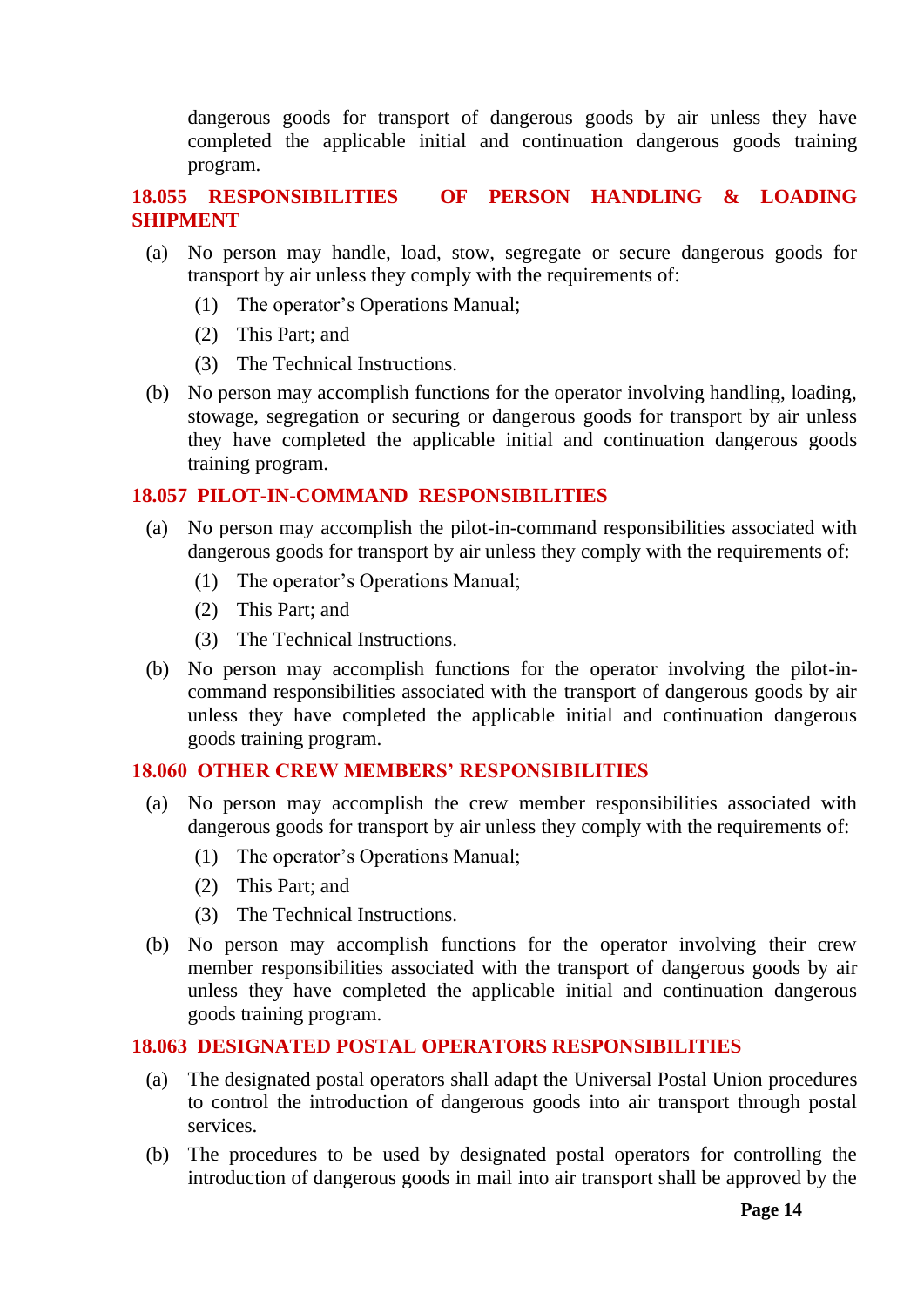CAAV prior to their use.

(c) No person may accomplish functions for the designated postal operators' responsibilities associated with the transport of dangerous goods by air unless they have completed the applicable initial and continuation dangerous goods training program.

#### <span id="page-14-0"></span>**SUBPART E: PREPARATION FOR TRANSPORT BY AIR**

#### <span id="page-14-1"></span>**18.070 APPLICABILITY**

(a) This Subpart provides the basis for application of the requirements contained in the Technical Instructions regarding the preparation of dangerous goods for transport by air.

#### <span id="page-14-2"></span>**18.073 APPROVED DANGEROUS GOODS TRAINING PROGRAMS**

- (a) Each operator, shipper and other organization (such as designated postal operators) involved in the transportation of dangerous goods by air shall, as provided in the Technical Instructions:
	- (1) Establish initial and continuation (recurrent) training programs for all personnel involved in the process of transportation of dangerous goods by air; and
	- (2) Maintain and update these training programs; and
	- (3) Have these programs approved by the CAAV prior to the conduct of this training.

## <span id="page-14-3"></span>**18.075 PREPARATION FOR TRANSPORT: GENERAL**

- (a) No person shall offer any package or overpack of dangerous goods for transport by air, unless that person has ensured, as specified in this Part and the Technical Instructions, that the dangerous goods are:
	- (1) Not forbidden for transport by air and
	- (2) Properly classified, packed, marked, and labelled; and
	- (3) Accompanied by a properly executed dangerous goods transport document.
- (b) Each package of dangerous goods that have been received through the postal services for transport by air shall be re-packed before acceptance by the operator.

#### <span id="page-14-4"></span>**18.077 LANGUAGES TO BE USED FOR MARKINGS & DOCUMENTATION**

- (a) The markings and documentation related to the transportation of dangerous goods by air shall be provided in English.
- (b) The markings may, in addition to the requirement of paragraph (a) of this Section, be provided in:
	- (1) The language required by the State of Origin; and/or
	- (2) Any other form of expression for universal use as outlined in the Technical Instructions.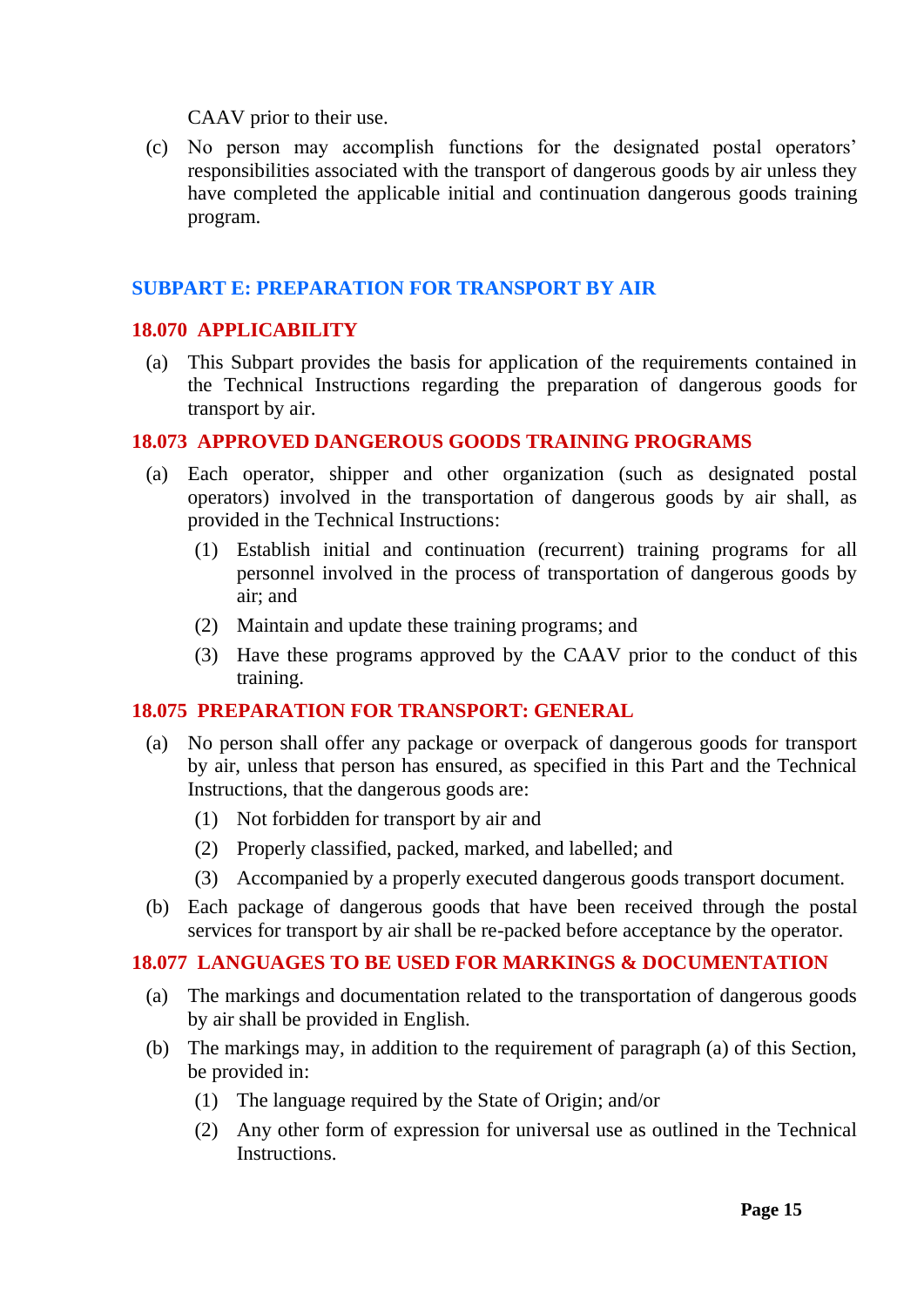#### <span id="page-15-0"></span>**18.080 CLASSIFICATION**

(a) The classification of an article or substance of dangerous goods shall be in accordance with the provisions of the Technical Instructions.

#### <span id="page-15-1"></span>**18.083 GENERAL PACKAGING REQUIREMENTS**

- (a) No person may package dangerous goods for transport by air unless packaging is in accordance with the provisions of IATA-DGR and as provided for in the Technical Instructions.
- (b) Packagings shall:
	- (1) Meet the material and construction specifications in the Technical Instructions; and
	- (2) Be suitable for the contents.
- (c) Packagings in direct contact with dangerous goods shall be resistant to any chemical or other action of such goods.

#### <span id="page-15-2"></span>**18.085 PREVENTION OF LEAKAGE**

- (a) Packagings used for the transport of dangerous goods by air shall be of good quality and shall be constructed and securely closed so as to prevent leakage which might be caused in normal conditions of transport, by changes in temperature, humidity or pressure, or by vibration.
- (b) Packagings for which retention of a liquid is a basic function, shall be capable of withstanding, without leaking, the pressure stated in the Technical Instructions
- (c) Inner packagings shall be so packed, secured or cushioned as to prevent their breakage or leakage and to control their movement within the outer packaging(s) during normal conditions of air transport.
- (d) The cushioning and absorbent materials shall not react dangerously with the contents of the packaging.

## <span id="page-15-3"></span>**18.087 INSPECTION & TESTING OF PACKAGING**

(a) Packagings shall be tested in accordance with the provisions of the Technical Instructions.

#### <span id="page-15-4"></span>**18.090 RE-USE OF PACKAGING**

- (a) No person may re-use packaging unless it has been inspected and found free from corrosion or other damage.
- (b) Where a packaging is re-used, the persons re-using the packaging shall take all necessary measures to prevent contamination of subsequent contents.

#### <span id="page-15-5"></span>**18.093 PREVENTION OF HAZARDS**

- (a) If, because of the nature of their former contents, uncleaned empty packagings may present a hazard, they shall be tightly closed and treated according to the hazard they constitute.
- (b) No packaging shall be used if a harmful quantity of a dangerous substance is adhering to the outside of packages.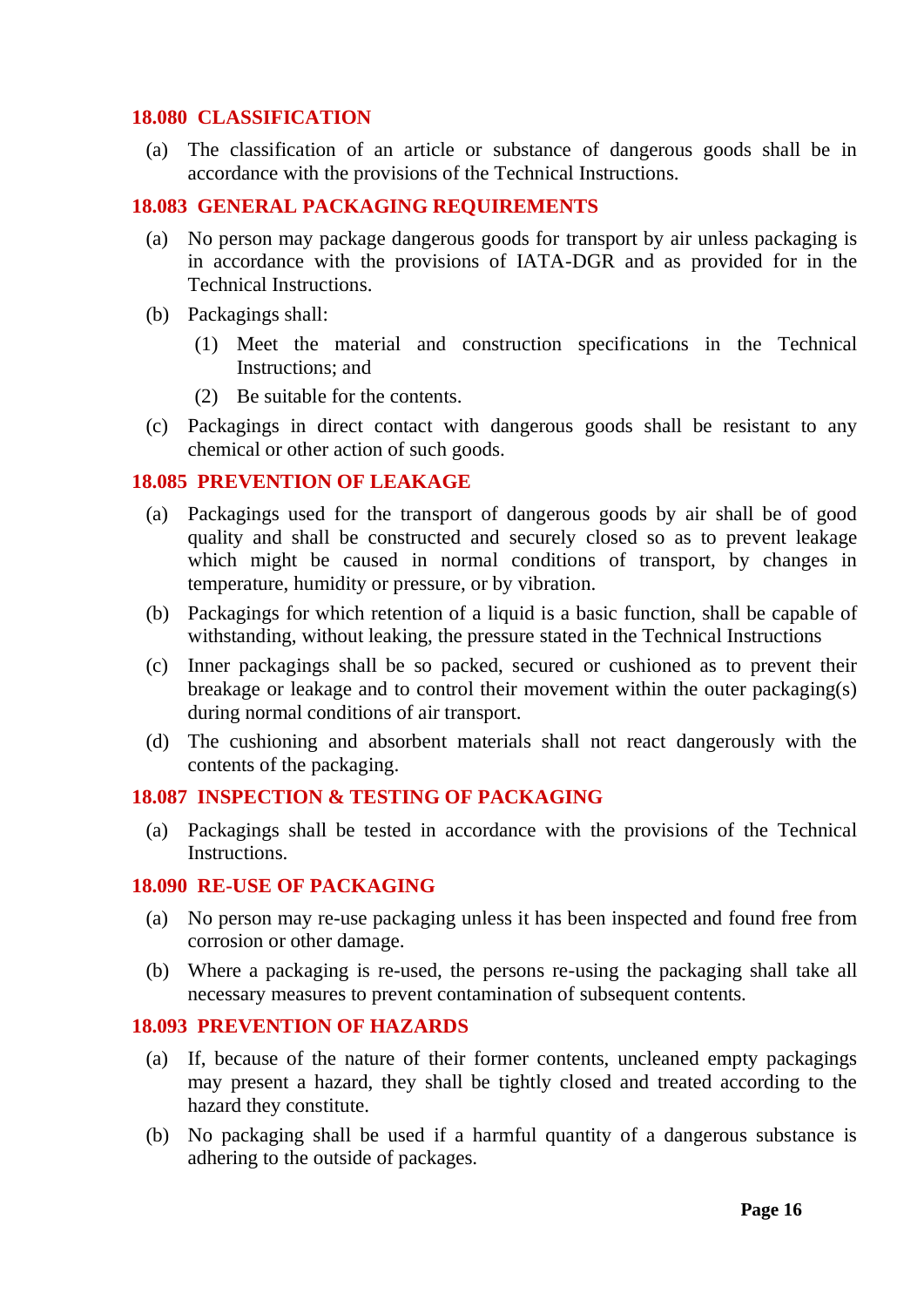## <span id="page-16-0"></span>**18.095 LABELS**

(a) Unless otherwise provided for in the Technical Instructions, each package, overpack and freight container of dangerous goods shall be labelled with the appropriate labels and in accordance with the provisions set forth in those Instructions.

## <span id="page-16-1"></span>**18.097 MARKINGS**

- (a) Unless otherwise provided for in the Technical Instructions, each package of dangerous goods shall be:
	- (1) Marked with the proper shipping name of its contents; and
	- (2) When assigned, the UN number and such other markings as may be specified in those Instructions.
- (b) Unless otherwise provided for in the Technical Instructions, each packaging manufactured to a specification contained in those Instructions shall be so marked in accordance with the appropriate provisions of those Instructions.
- (c) No packaging shall be marked with a packaging specification marking unless it meets the appropriate packaging specification contained in the Technical **Instructions**

## <span id="page-16-2"></span>**18.103 DANGEROUS GOODS TRANSPORT DOCUMENT**

- (a) Unless otherwise provided for in the Technical Instructions, no person may offer dangerous goods for transport by air unless they have completed, signed and provided to the operator a dangerous goods transport document, which shall contain the information required by those Instructions.
- (b) The transport document shall bear a declaration signed by the person who offers dangerous goods for transport indicating that the dangerous goods are:
	- (1) Fully and accurately described by their proper shipping names; and
	- (2) Classified, packed, marked, and labelled; and
	- (3) In proper condition or transport by air in accordance with the relevant regulations
- (c) The dangerous goods transport document shall be completed in duplicate.

## <span id="page-16-3"></span>**SUBPART F: ACCEPTANCE, HANDLING, LOADING & STOWAGE**

#### <span id="page-16-4"></span>**18.110 APPLICABILITY**

(a) This Subpart provides the basis for application of the requirements contained in the Technical Instructions regarding the acceptance, handling, loading and stowage of dangerous goods for transport by air.

## <span id="page-16-5"></span>**18.113 ACCEPTANCE PROCEDURES**

- (a) The operator of the aircraft, upon acceptance of dangerous goods shall conduct an inspection of the consignment of dangerous goods intended for transportation by air.
- (b) No person shall accept dangerous goods except in accordance with the: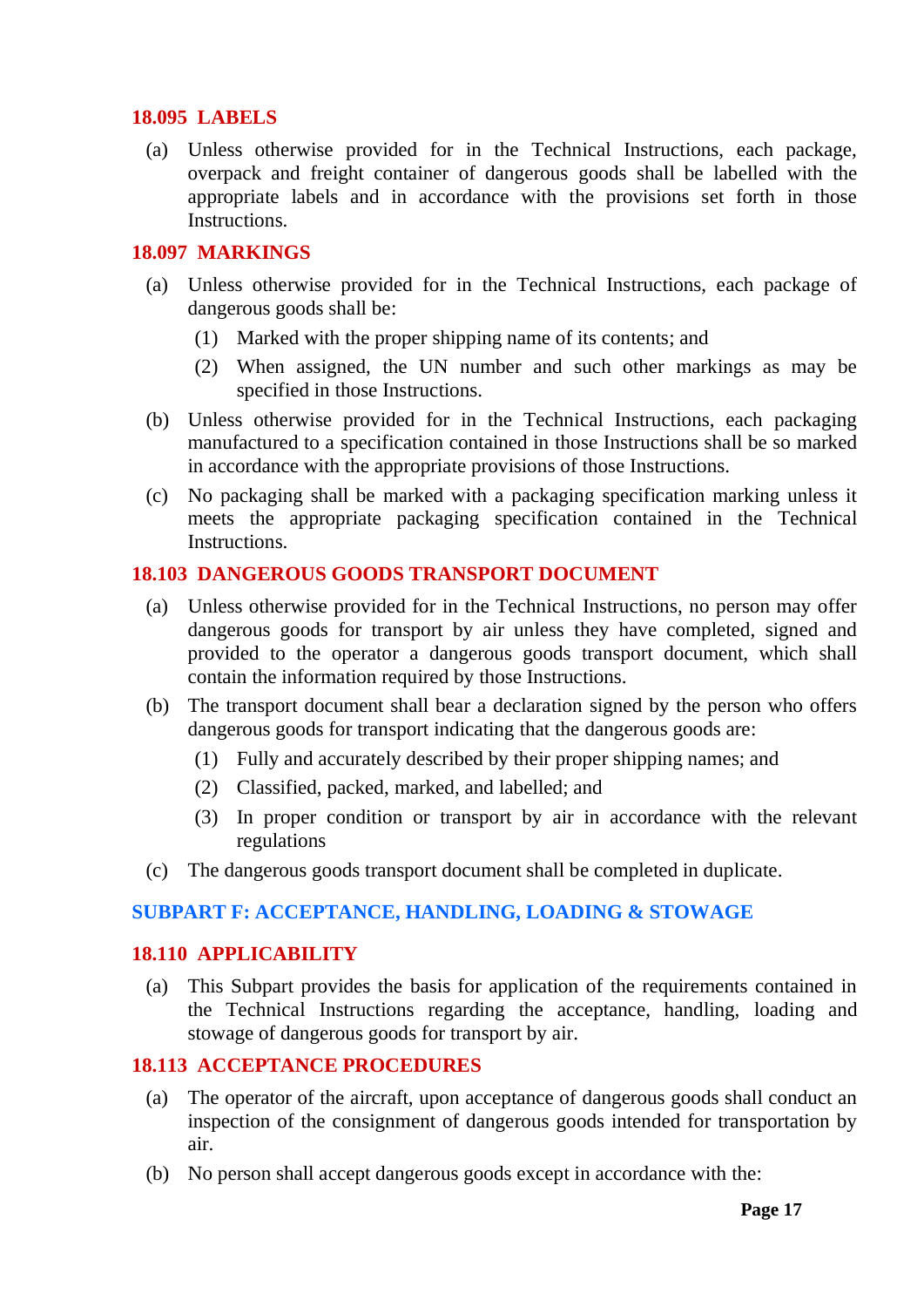- (1) Operator's acceptance checklist,
- (2) Technical Instructions.
- (c) The person conducting the inspection on behalf of the operator shall complete a checklist specifically designed for this purpose.
- (d) No person may accept dangerous goods for transport by air that have been received through the postal services, unless the package is received from a designated postal operator using procedures approved by the CAAV.

## <span id="page-17-0"></span>**18.115 RETENTION OF DOCUMENTS**

- (a) The operator of an aircraft shall retain for not less than 6 months after the date of transport:
	- (1) A dangerous goods transport document which has been furnished to him in accordance with these requirements, and
	- (2) Checklist used in the acceptance of the dangerous goods consignment.
- (b) The AOC holder shall retain the following information for 12 months after the date of transport:
	- (1) The name and address of each shipper of dangerous goods, and
	- (2) The name and address of the person who:
		- (i) Accepts each shipment of dangerous goods or directly supervises the acceptance of the dangerous goods, or
		- (ii) Loads and secures the dangerous goods or directly supervises the loading and securing of the dangerous goods;
		- (iii) The approximate date of transport,
		- (iv) The locations to and from which the dangerous goods are to be transported,
		- (v) The the shipping name, the UN number, the class and the quantity of dangerous goods to be transported, and
		- (vi) The name of the employee who prepares the information.
- (c) An AOC holder shall produce a record, notice or report required by this Section within 10 working days after the day on which a written request is received from an inspector.

# <span id="page-17-1"></span>**18.117 LOADING RESTRICTIONS IN PASSENGER CABIN OR ON FLIGHT DECK**

(a) Dangerous goods shall not be carried in an aircraft cabin occupied by passengers or on the flight deck of an aircraft, except in circumstances permitted by the provisions of the Technical Instructions.

## <span id="page-17-2"></span>**18.120 LOADING, SEPARATION, SEGREGATION & SECURING: GENERAL**

- (a) Packages and overpacks containing dangerous goods shall be loaded and stowed on an aircraft in accordance with the provisions of the Technical Instructions.
- (b) Packages containing dangerous goods which might react dangerously one with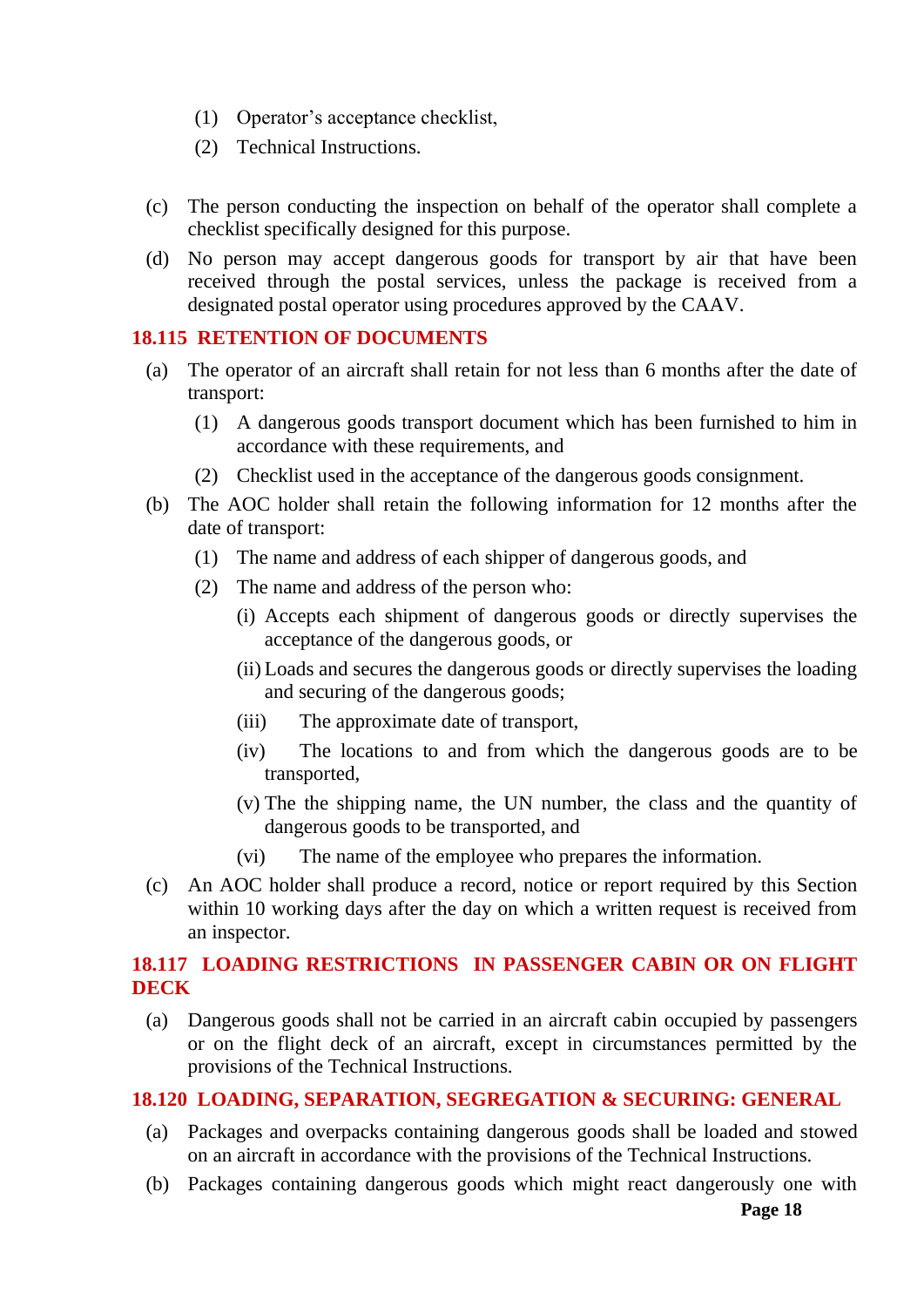another shall not be stowed:

- (1) On an aircraft next to each other; or
- (2) In a position that would allow interaction between them in the event of leakage.
- (c) When dangerous goods subject to the requirements of this Part and the Technical Instructions are loaded in an aircraft, the operator shall:
	- (1) Protect the dangerous goods from being damaged; and
	- (2) Secure such goods in the aircraft in such a manner that will prevent any movement in flight which would change the orientation of the packages

## <span id="page-18-0"></span>**18.123 STOWAGE OF TOXIC & INFECTIOUS SUBSTANCES**

(a) Packages of toxic and infectious substances shall be stowed on an aircraft in accordance with the provisions of the Technical Instructions.

## <span id="page-18-1"></span>**18.125 LOADING, STOWAGE & SECURING OF RADIOACTIVE MATERIALS**

- (a) Freight containers containing radioactive materials shall be loaded and stowed on an aircraft in accordance with the provisions of the Technical Instructions.
- (b) Packages of radioactive materials shall be stowed on an aircraft so that they are separated from persons, live animals and undeveloped film, in accordance with the requirements in the Technical Instructions.
- (c) The securing of packages of radioactive materials shall be adequate to ensure that the separation requirements are met at all times

## <span id="page-18-2"></span>**18.127 PACKAGES RESTRICTED TO CARGO AIRCRAFT ONLY**

- (a) Except as otherwise provided in the Technical Instructions, no person may load packages of dangerous goods bearing the "Cargo aircraft only" label on an aircraft unless they are loaded in such a manner that a crew member or other authorized person can:
	- (1) See;
	- (2) Handle; and
	- (3) Where size and weight permit, separate such packages from other cargo inflight

#### <span id="page-18-3"></span>**18.130 LEAKAGE OR DAMAGE**

(a) No person may load leaking or damaged packages, overpacks or freight containers on an aircraft.

## <span id="page-18-4"></span>**18.133 INSPECTION REQUIREMENTS: GENERAL**

- (a) No person may load packages and overpacks containing dangerous goods and freight containers containing radioactive materials or other dangerous goods unless they have been inspected for evidence of leakage or damage before:
	- (1) Loading on an aircraft; or
	- (2) Into a unit load device.
- (b) No person may load a unit load device aboard an aircraft unless the device has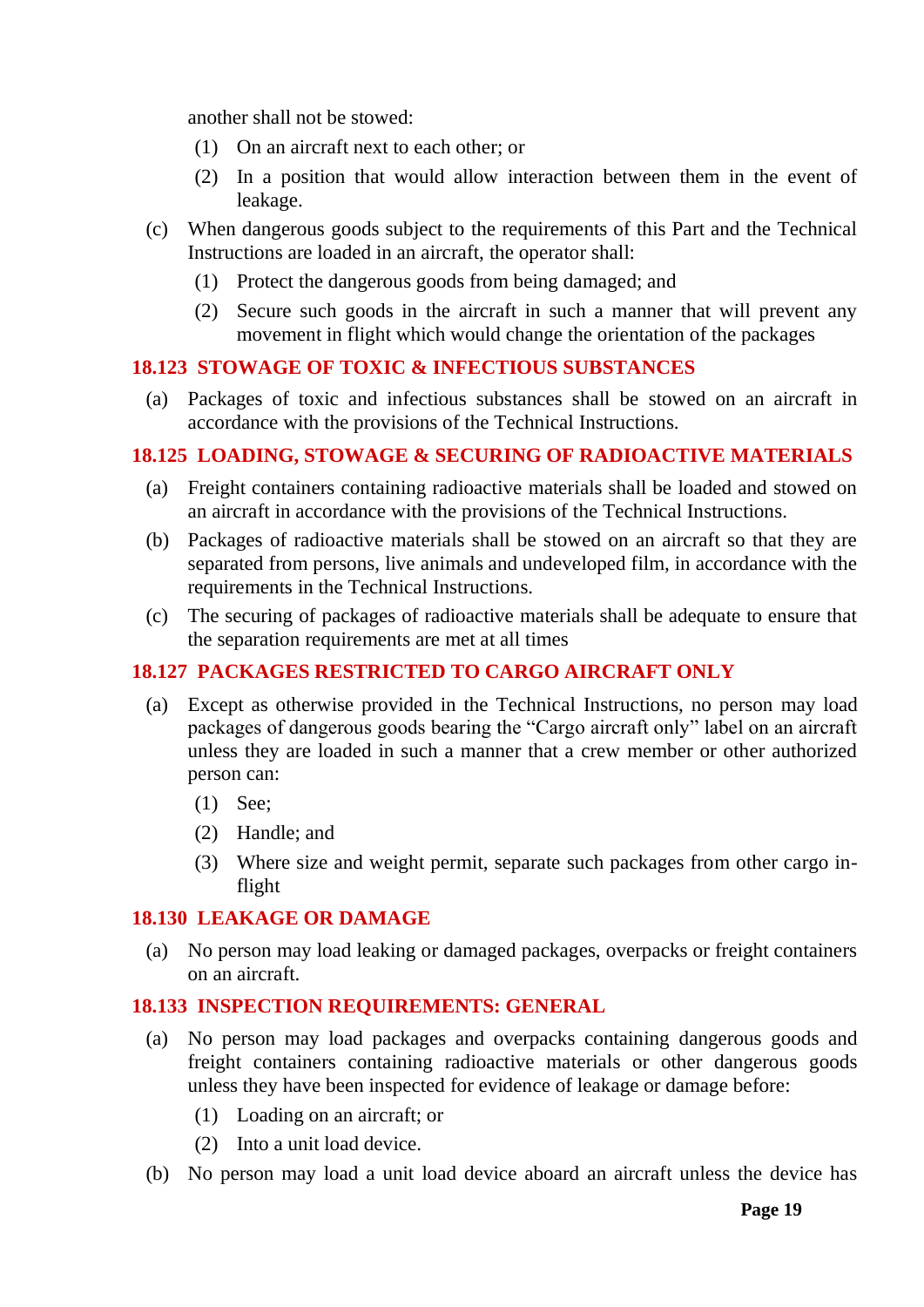been inspected and found free from any evidence of leakage from, or damage to, any dangerous goods contained therein.

- (c) No person may allow the surface transportation or re-loading of packages or overpacks containing dangerous goods and freight containers containing radioactive materials unless they have been inspected for signs of damage or leakage upon unloading from the:
	- (1) Aircraft; or
	- (2) Unit load device

## <span id="page-19-0"></span>**18.135 ACTIONS WHEN POSSIBLE LEAKAGE OR DAMAGE IS FOUND**

- (a) Where any package of dangerous goods loaded on an aircraft appears to be damaged or leaking, the person making this determination shall follow the operator's corrective procedures for such an occurrence.
- (b) Upon identification of a damaged or leaking package, the operator shall:
	- (1) Remove such package from the aircraft; or
	- (2) Arrange for its removal by an appropriate authority or organization.
- (c) Following the action specified in paragraph (a) of this Section, the operator shall ensure that:
	- (1) The remainder of the consignment is in a proper condition for transport by air; and
	- (2) No other package has been contaminated.
- (d) If evidence of damage or leakage is found, the operator shall inspect the area where the dangerous goods or unit load device were stowed on the aircraft for damage or contamination before loading other cargo in that location. If damage is found, the operator shall repair the damage in accordance with the manufacturer's approved data. If contamination is found, the operator and assigned personnel shall comply with the requirements of Section 18.137 of this Part.

#### <span id="page-19-1"></span>**18.137 REMOVAL OF CONTAMINATION**

- (a) The pilot-in-command and the operator shall ensure that any hazardous contamination found on an aircraft as a result of leakage or damage to dangerous goods is removed without delay
- (b) The pilot-in-command and the operator shall ensure that an aircraft which has been contaminated by radioactive materials is immediately be taken out of service
- (c) No person may allow an aircraft that has been contaminated by radioactive materials to be returned to service until the radiation level at any accessible surface and the non-fixed contamination are not more than the values specified in.

#### <span id="page-19-2"></span>**SUBPART G: PROVISION OF DANGEROUS GOODS INFORMATION**

#### <span id="page-19-3"></span>**18.140 APPLICABILITY**

(a) This Subpart provides the consolidation of the requirements for provision of information relating to the transport of dangerous goods by air.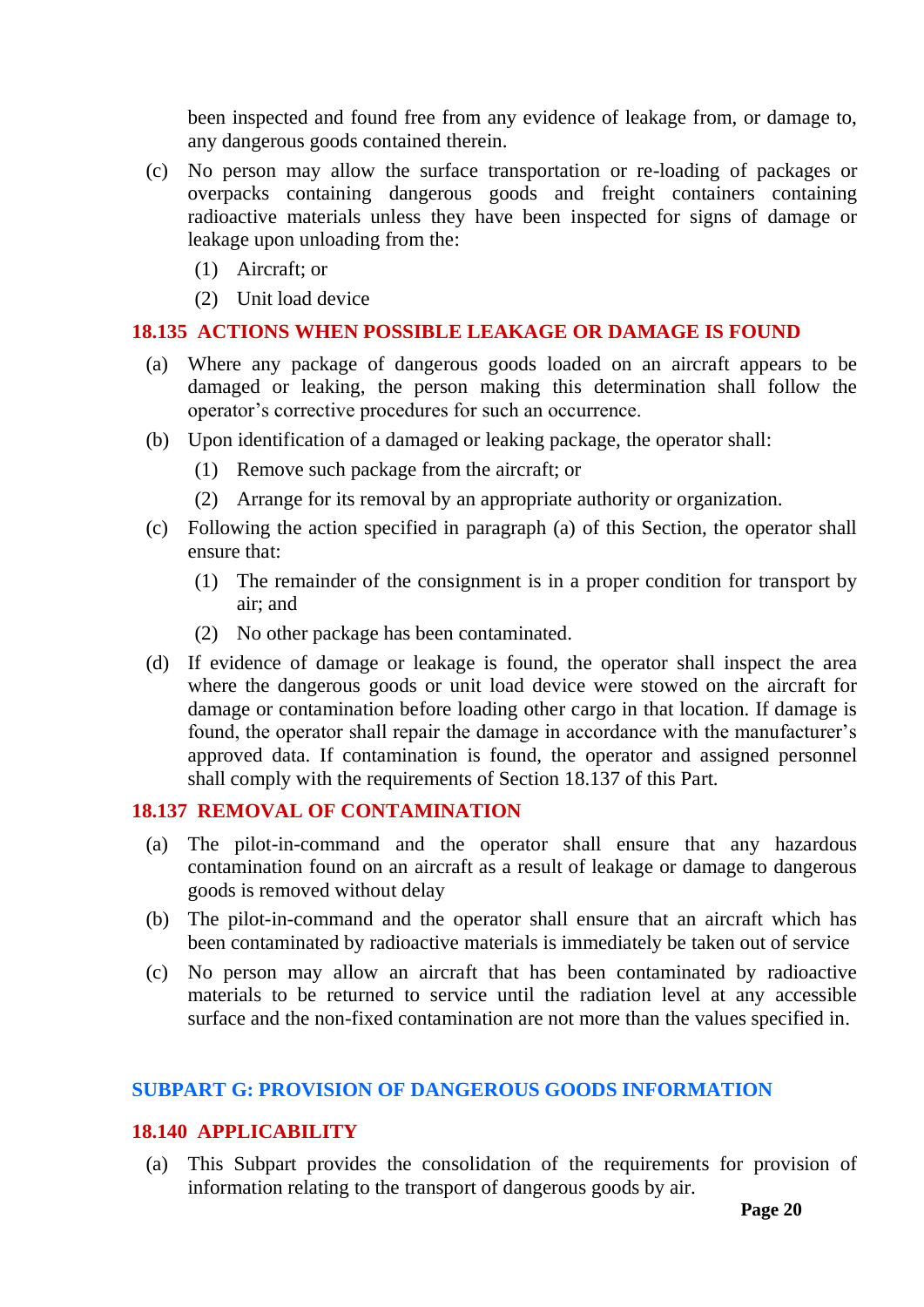## <span id="page-20-0"></span>**18.143 INFORMATION TO GROUND STAFF & OTHER PERSONS**

- (a) Operators, shippers or other organizations involved in the transport of dangerous goods by air shall provide adequate manuals, documents and instructions to their personnel as will enable them to carry out their responsibilities with regard to the transport of dangerous goods.
- (b) The documentation and instructions required by paragraph (a) of this Section shall provide instructions as to the action to be taken in the event of emergencies arising involving dangerous goods
- (c) Where applicable, this documentation and instructions shall also be provided to the handling agents.

#### <span id="page-20-1"></span>**18.145 INFORMATION TO PASSENGERS**

(a) Each operator shall ensure that information is promulgated as required by the Technical Instructions so that passengers are warned as to the types of goods which they are forbidden from transporting aboard an aircraft.

#### <span id="page-20-2"></span>**18.147 INFORMATION TO ACCEPTANCE POINTS PERSONNEL**

(a) Each operator and, where applicable, the handling agent shall ensure that notices are provided at acceptance points for cargo giving information about the transport of dangerous goods.

#### <span id="page-20-3"></span>**18.150 INFORMATION TO CREW MEMBERS**

- (a) Each operator shall ensure that information is provided in the Operations Manual to enable crew members to carry out their responsibilities in regard to the transport of dangerous goods.
- (b) The documentation and instructions required by paragraph (a) of this Section shall provide instructions as to the action to be taken in the event of emergencies arising involving dangerous goods

#### <span id="page-20-4"></span>**18.153 INFORMATION TO THE PILOT-IN-COMMAND**

(a) The operator of an aircraft in which dangerous goods are to be carried shall provide the pilot-in-command as early as practicable before departure of the aircraft with written information as specified in the Technical Instructions.

## <span id="page-20-5"></span>**18.155 INFORMATION FROM PILOT-IN-COMMAND TO AERODROME AUTHORITIES**

(a) If an in-flight emergency occurs, the pilot-in-command shall, as soon as the situation permits, inform the appropriate air traffic services unit, for the information of aerodrome authorities, of any dangerous goods on board the aircraft, as provided for in the Technical Instructions.

## <span id="page-20-6"></span>**18.157 INFORMATION IN THE EVENT OF AN AIRCRAFT INCIDENT OR ACCIDENT**

(a) The pilot-in-command and the operator of an aircraft carrying dangerous goods which is involved in an accident or incident shall as soon as possible and without delay and in compliance with the Technical Instructions reporting requirements: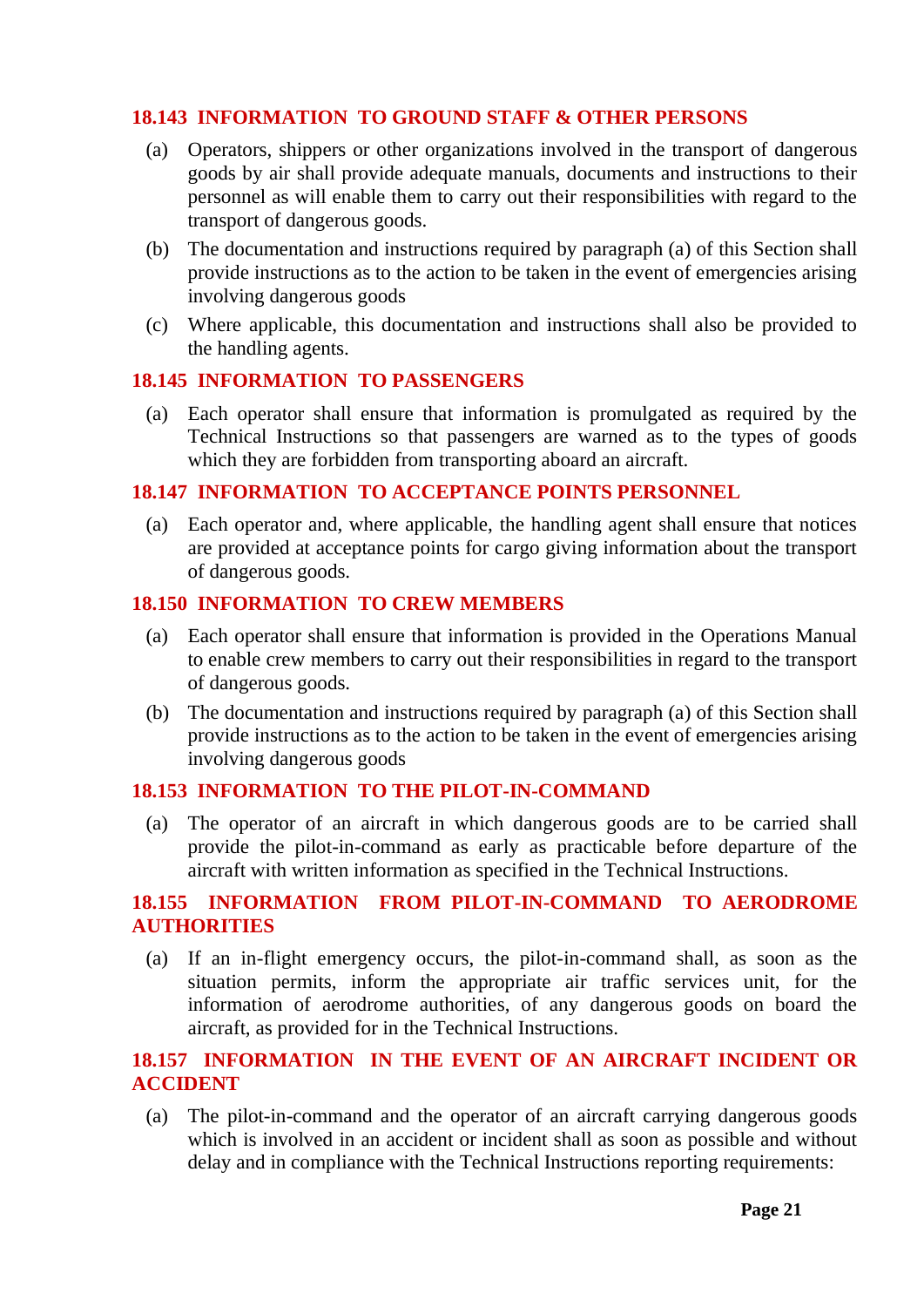- (1) Inform the appropriate authorities of the State in which this event occurred of any dangerous goods carried as shown on the written information to the pilot in command; and
- (2) Provide any information required to minimise the hazards created by any dangerous goods carried to the emergency services responding to the event; and
- (3) Inform the CAAV of the event.
- (b) Where dangerous goods are suspected or known to have been a cause or contributing factor to an aircraft accident or serious incident, the pilot-incommand and the operator of the aircraft shall report to the CAAV within 10 working days in the prescribed form and manner, the details, facts and preliminary analysis of what could be done to prevent the event.
	- (1) This report is required for all Vietnam operators or Vietnam-registered aircraft whether the event occurred within the territory of Vietnam or another country.
	- (2) This report is in addition to other reports required for accident and incident occurrences.

# <span id="page-21-0"></span>**SUBPART H: SPECIAL REQUIREMENTS**

#### <span id="page-21-1"></span>**18.160 APPLICABILITY**

(a) This Subpart provides the requirements relating to specific types of operations that involve the transport of dangerous goods by air.

#### <span id="page-21-2"></span>**18.163 GENERAL AVIATION**

- (a) A person may handle or transport dangerous goods within Vietnam by small aircraft or helicopter involved in general aviation operations that are:
	- (1) Intended for non-commercial recreational use; and
	- (2) Not forbidden for transport by the Technical Instructions.

## <span id="page-21-3"></span>**18.165 AERIAL WORK**

- (a) A person may handle, offer for transport or transport dangerous goods by aircraft within Vietnam if the dangerous goods are being used at the location where the following aerial work takes place:
	- (1) Active fire suppression;
	- (2) Aerial cloud seeding;
	- (3) Aerial drip torching;
	- (4) Agriculture;
	- (5) Forestry;
	- (6) Horticulture;
	- (7) Hydrographic or seismographic work; or
	- (8) Pollution control.